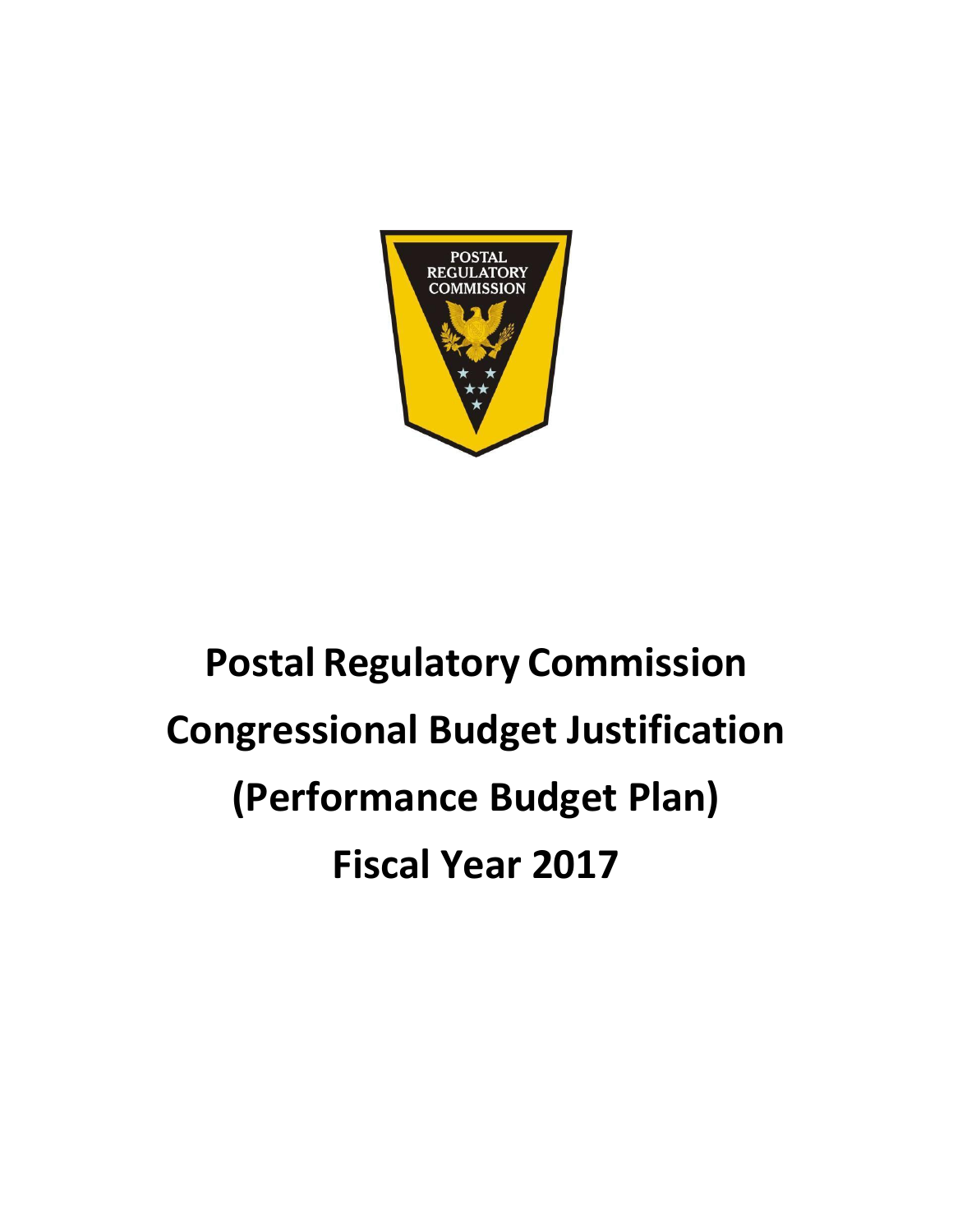# **Table of Contents**

|                                                                  | Page           |
|------------------------------------------------------------------|----------------|
| <b>Executive Summary</b>                                         | $\overline{2}$ |
| Background                                                       | 5              |
| Postal Regulatory Commission Achievements in Fiscal Year 2015    | 7              |
| Budget Overview and Highlights for Fiscal Year 2017              | 12             |
| <b>Budget Program Information</b>                                | 19             |
| Strategic Goals, Work Plans, and Performance Objectives          | 22             |
| Strategic Goal 1: Postal Service Accountability                  | 22             |
| Strategic Goal 2: Public Access to Information and Participation | 24             |
| Strategic Goal 3: Infrastructure to Meet Mission                 | 26             |
| Office of the Inspector General                                  | 29             |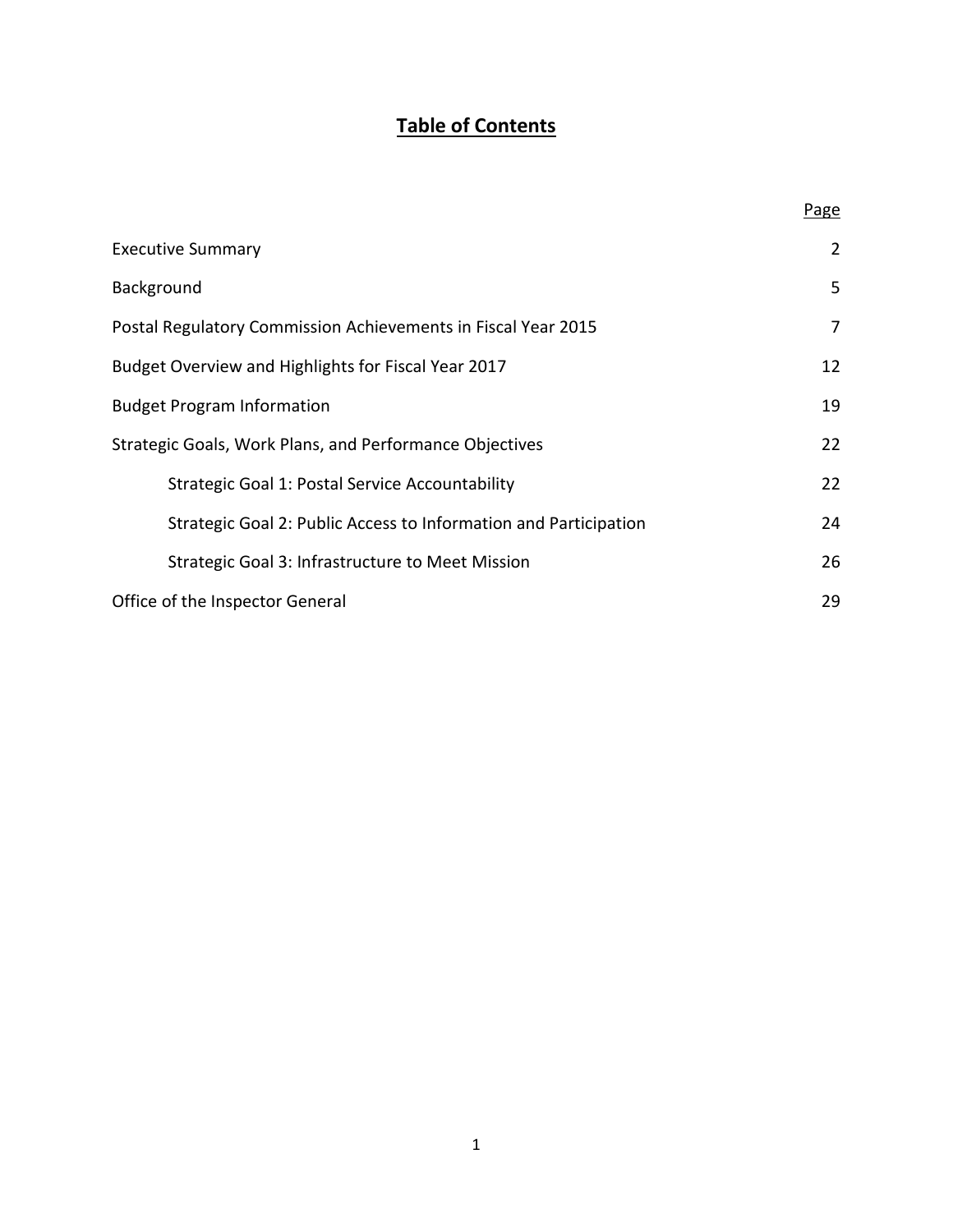#### **Executive Summary**

Since Fiscal Year (FY) 2009, Congress appropriates the Postal Regulatory Commission's (Commission) budget out of the off-budget Postal Service Fund, which is the permanently appropriated revolving fund solely comprised of the monies that the United States Postal Service controls and raises from selling its products and services. As a result, the Commission's funds come from the Postal Service's ratepayers rather than taxpayer monies. Pursuant to 39 U.S.C Section 2009, "The President shall include [the Commission's appropriation request], with his recommendations but without revision, in the budget transmitted to Congress under section 1105 of title 31." However, to accommodate the Office of Management and Budget's request in the context of developing the Administration's budget, the Commission transmits the President's \$17,726,000 appropriation recommendation, \$300,000 less than the Commission's request of \$18,026,000. The Commission's budget represents a tiny fraction of the Postal Service's \$69 billion operations.

The Commission is an independent agency created by the Postal Accountability and Enhancement Act (PAEA) in 2006 to provide strengthened oversight of the Postal Service. The Commission promotes high quality universal mail service for the American people by ensuring Postal Service transparency, accountability, and compliance with the law, particularly on its rates, product offerings, service quality, and competition as a government entity. The Commission is the primary regulator of the Postal Service and provides analyses on postal operations to Congress, stakeholders, and the general public.

FY 2017 will require the Commission to undertake several significant statutorily mandated reviews, in addition to continuing to handle an increasingly large number of complex cases. In order to continue to provide consistently high quality decisions, reports, and analyses while also producing the additional statutorily mandated reports, the Commission plans to increase authorized staffing from 77 to 80 Full Time Equivalents (FTEs) in FY 2017. After accounting for the required allowance for Commissioners and their personal staff, and necessary administrative personnel, the requested increase will result in 48 highly skilled professional staff to perform the analytic and legal work that is at the core of the Commission's regulatory responsibilities. The FY 2017 budget request would therefore preserve the Commission's ability to meet its statutory obligations, including providing timely responses to the projected 2017 mandates.

Over the last several years, the Commission has experienced a heavier and increasingly complex workload because of the Postal Service's significant financial difficulties. To ameliorate its large financial losses, the Postal Service has implemented a broad range of initiatives affecting operations and service to the public. It is likely to continue to do so. These proposals have necessitated increased regulatory activity by the Commission. Since the enactment of the PAEA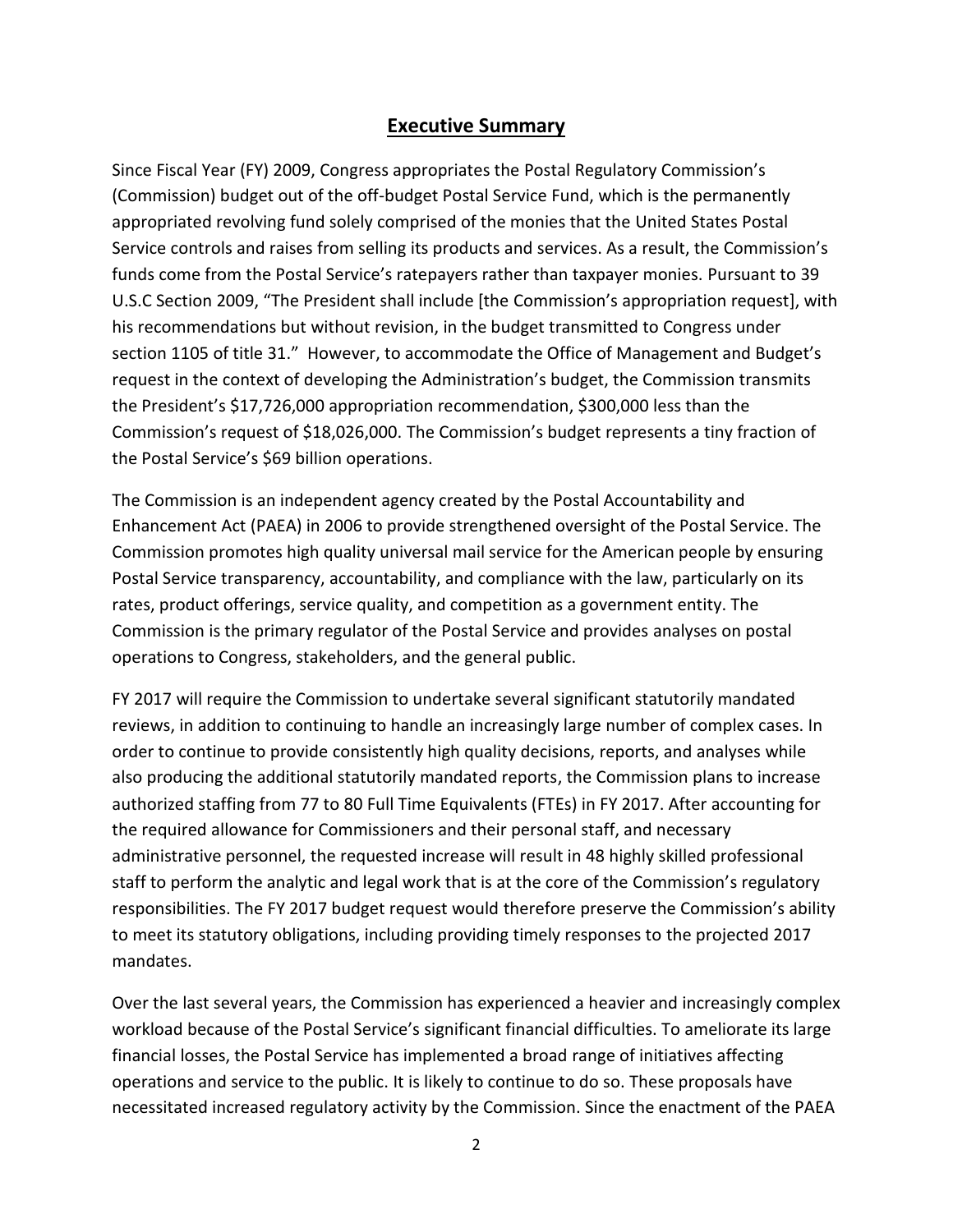in 2006, docketed cases have significantly increased in complexity, particularly those related to rates, new products, service changes, and competition.

In anticipation of its burgeoning workload, the Commission implemented measures in previous years to improve efficiency and productivity, to reduce its physical footprint, and to streamline processes to reduce costs. The Commission's job of regulating the Postal Service, the nation's second largest civilian employer and the backbone of a nearly \$1 trillion industry, could not be more significant than it is now. The increase in workload leads to a critical need to modernize Information Technology (IT) systems and address IT skillset competency gaps to ensure secure, reliable systems and improved cybersecurity capabilities. While in previous years, the Commission deferred its investment in unfunded records management and IT mandates, it can no longer do so without substantial risks.

As outlined further in this document, in FY 2017, the Commission seeks to improve its IT infrastructure by implementing much-needed security enhancements and upgrades to its external website and docketing system. These critical projects have also been deferred due to lack of sufficient funds in previous years, but cannot be further delayed in the face of the cybersecurity threats existing today.

Unfortunately, despite a steadily increasing workload, the Commission's budget has actually decreased since FY 2008. FY 2008 is the last year the Commission received funds directly from the Postal Service, rather than through the appropriations process. The Commission budget in FY 2008 was \$14,985,000 for an authorized complement of 70 employees; 7 years later, the Commission's appropriation in FY 2015 was \$14,700,000 for a 77 employee complement. The FY 2016 appropriation of \$15,200,000 depicts the first marginal increase in 8 years above the FY 2008 level.

To date, the Commission has managed the decrease in funding through cuts in operations and infrastructure and from deferred hiring. Although the Commission has an authorized complement of 77 total full time employees, it lacks the funding to hire to full complement and has only 70 employees on board. This number includes four of the five Presidentially-appointed Senate-confirmed Commissioners, as well as three employees in its Office of the Inspector General. Staff costs have risen 14 percent since FY 2009, largely due to the increasing cost of benefits, and the Commission's rent continues to increase by 2.2 percent annually.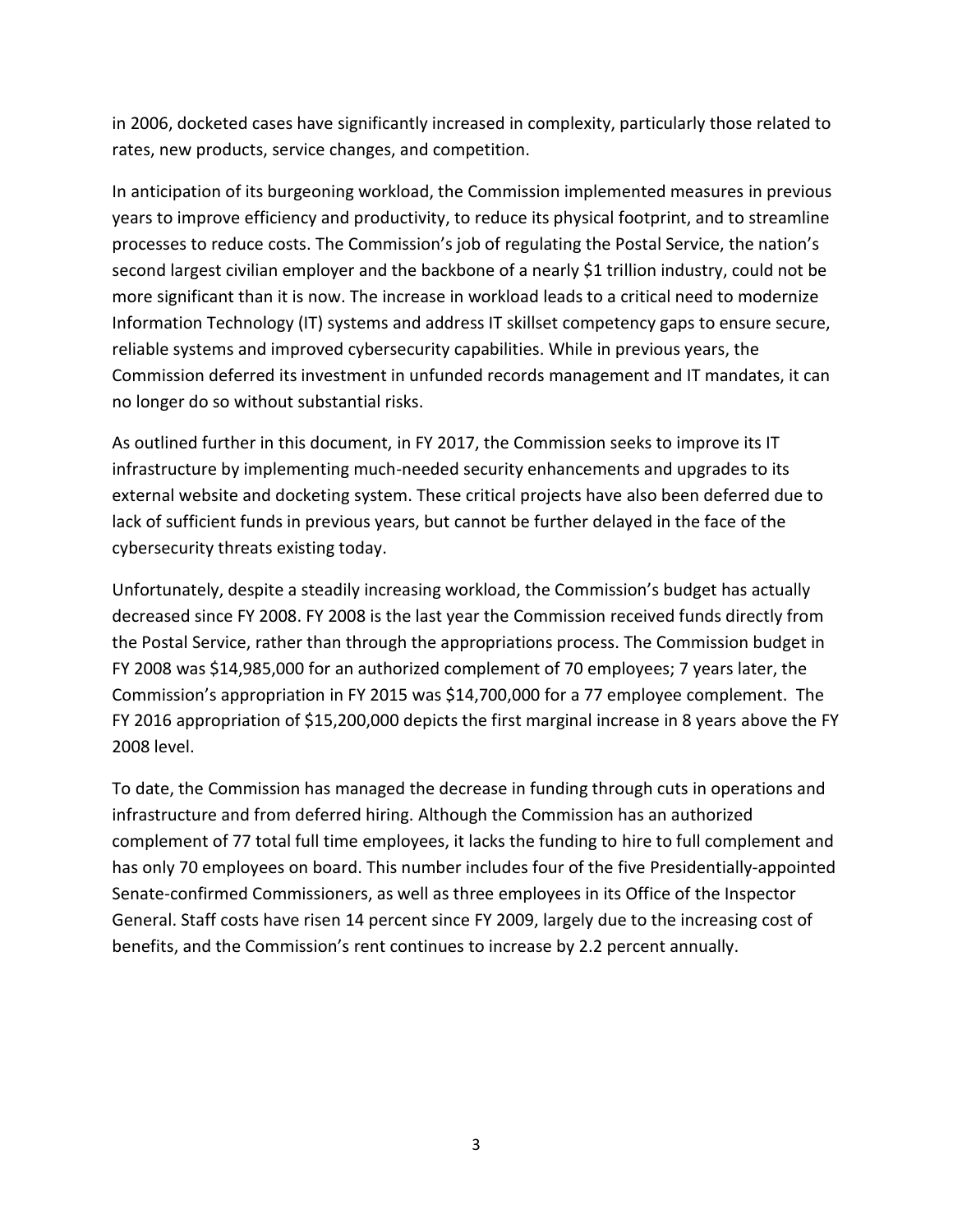## **Mission**

*Ensure transparency and accountability of the United States Postal Service and foster a vital and efficient universal mail system*

# **GuidingPrinciples**

The Commission is committed to, and operates by the principles of:

- **▶** Openness
	- **Public participation**
- $\triangleright$  Integrity
	- **Fairness and impartiality**
	- **Timely and rigorous analysis**
- Merit
	- **Commitment to excellence**
	- **EXECOLLEGIBILITY And multi-disciplinary approaches**
- $\triangleright$  Adaptability
	- **Proactive response to the rapidly changing postal environment**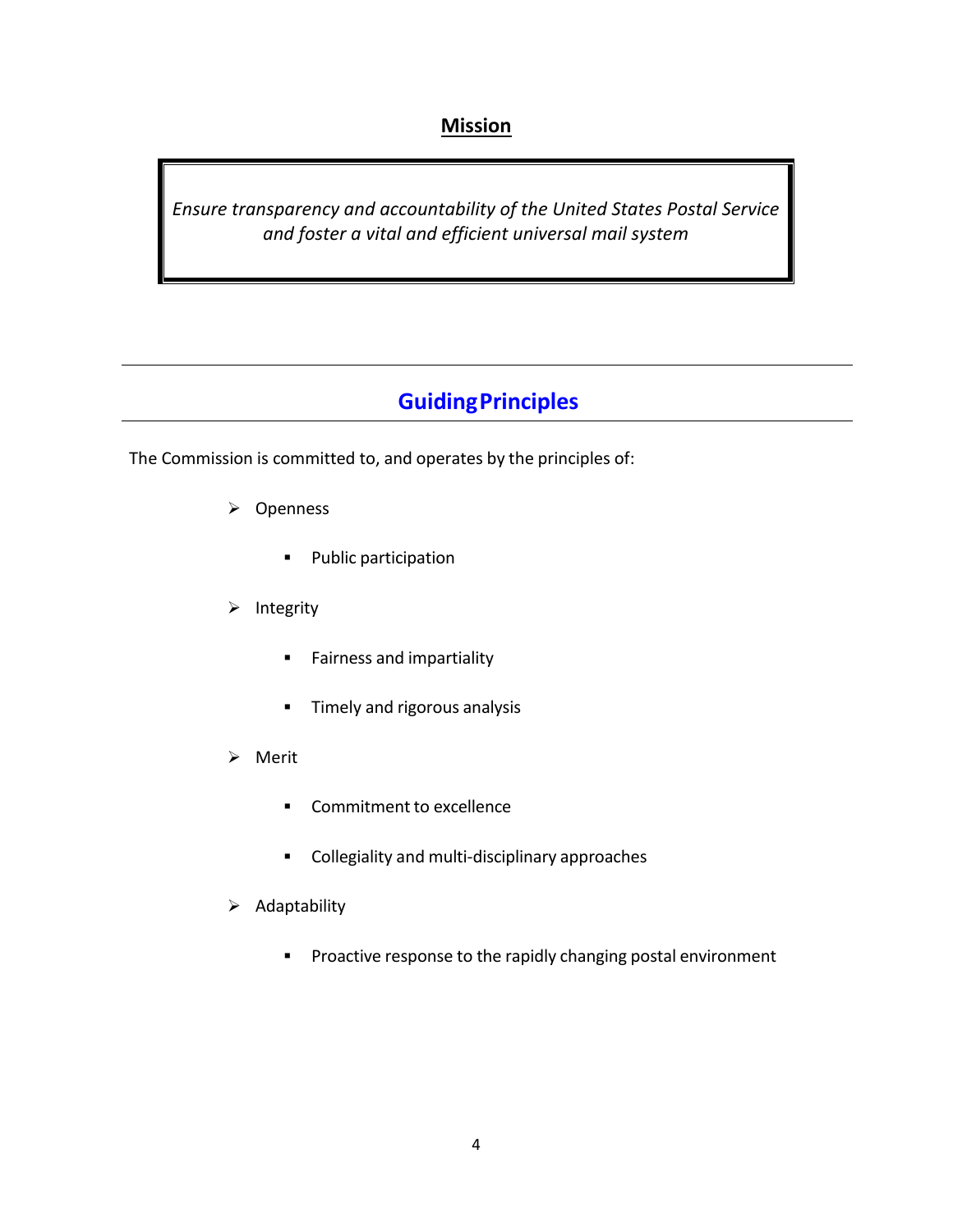### **Background**

The Commission is an independent establishment of the executive branch of the United States Government. It has exercised regulatory oversight over the Postal Service since its creation by the Postal Reorganization Act of 1970, with expanded responsibilities under the PAEA. It has five commissioners, each appointed by the President, by and with the advice and consent of the Senate, for a term of 6 years. After the expiration of his or her term, a commissioner may continue to serve for up to 1 year or until a successor is confirmed. Not more than 3 of the Commissioners may be adherents of the same political party. The President designates one of the commissioners to serve as chairman. The chairman is the principal executive officer of the Commission.

Commission staff has expertise in law, economics, finance, statistics, and cost accounting.

The Commission is organized into four operating offices:

- **Accountability and Compliance.** The Office of Accountability and Compliance is responsible for technical analysis, which includes economic formulations, econometric modeling, financial, statistical, and data analysis, pricing reviews, and analysis of market structure. It also annually reviews the Postal Service's delivery performance and provides analysis of changes in the nature of services. In addition, it formulates policy recommendations for the Commission on domestic and international matters.
- **General Counsel.** The Office of the General Counsel provides legal assistance on matters involving the Commission's responsibilities, defends Commission decisions before the courts, manages the formal complaint process, and ensures the Commission fulfills its statutory responsibilities.
- **Public Affairs and Government Relations.** The Office of Public Affairs and Government Relations facilitates prompt and responsive communications with the public, Congress, Federal agencies, the Postal Service, and media.
- **Secretary and Administration.** The Office of the Secretary and Administration provides management and staff support to the Commission's operational offices (including the Office of Inspector General), the Commission's strategic plan, and various initiatives of the Executive Branch. OSA ensures that the Commission has the physical, financial, technological and human capital infrastructure needed to accomplish its mission.

The Commission maintains an independent Office of the Inspector General. That office conducts, supervises, and coordinates audits and investigations relating to Commission programs and operations, and identifies and reports fraud and abuse.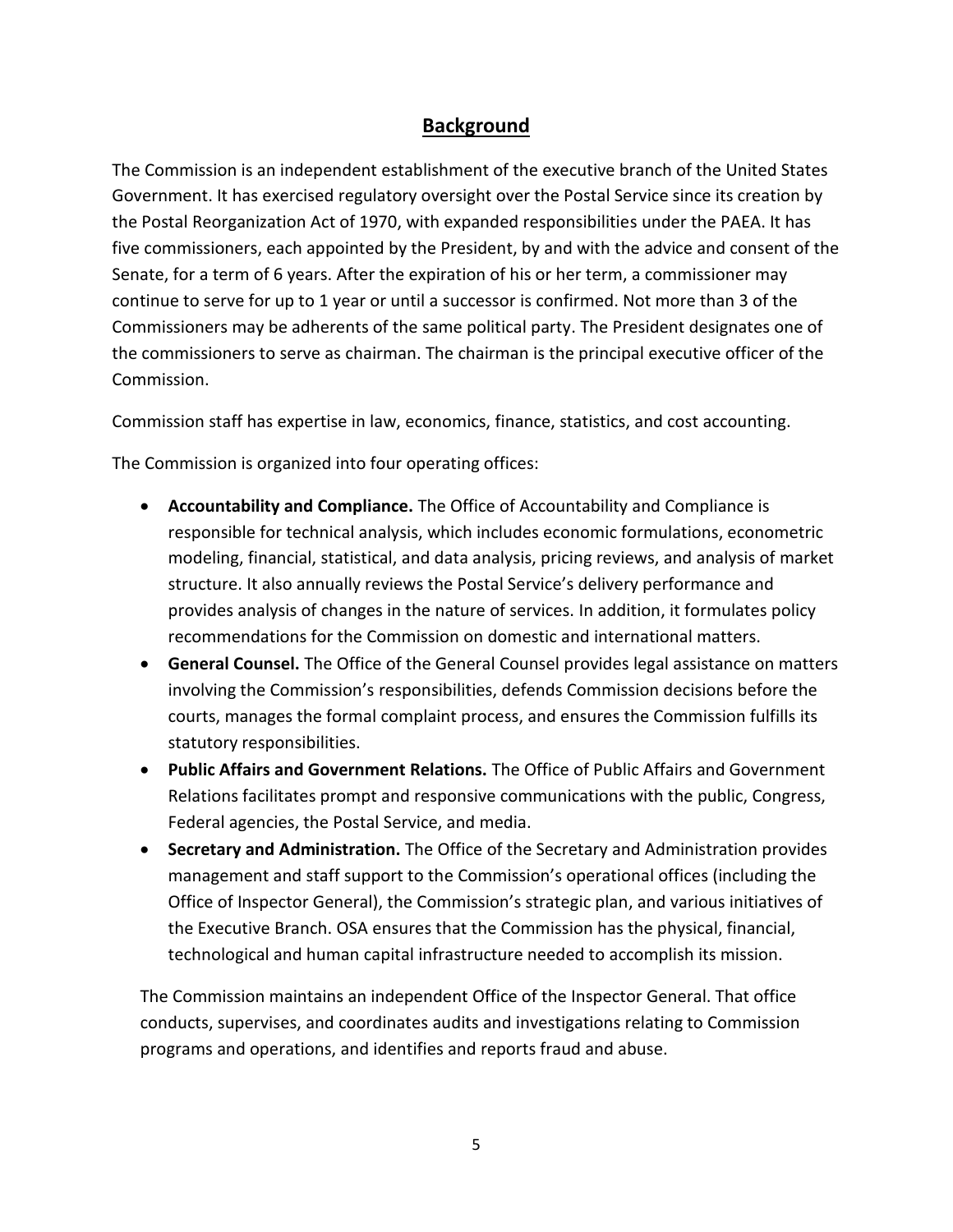## **Organizational Chart**

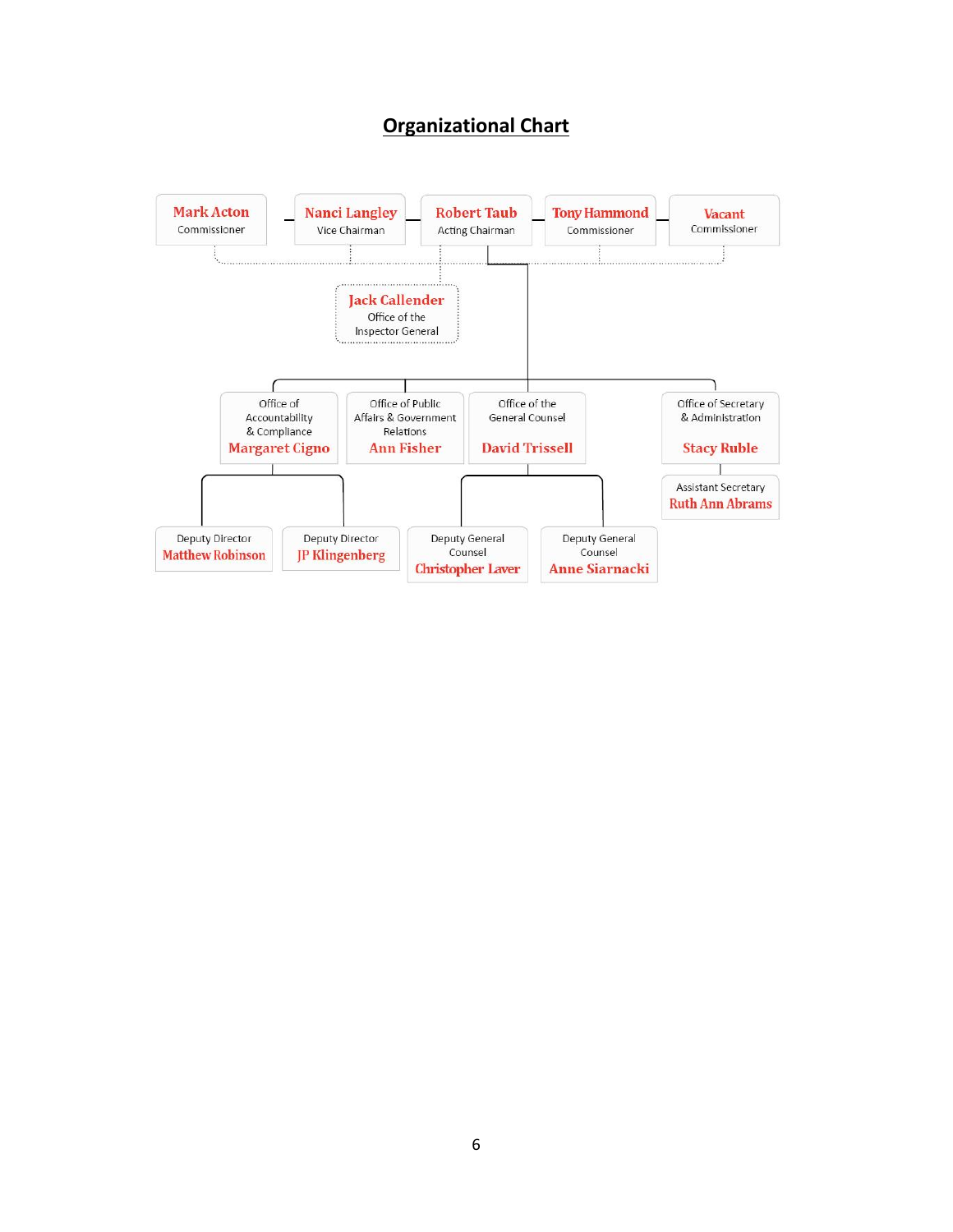## **Postal Regulatory Commission Achievements in Fiscal Year 2015**

The Postal Regulatory Commission (Commission) achieved the following significant accomplishments in Fiscal Year (FY) 2015 that support its mission to ensure transparency and accountability of Postal Service operations and foster a vital and efficient universal mail system.

- 1. The Commission published four major reports in FY 2015:
	- The *Annual Report to the President and Congress* (Annual Report) described the Commission's accomplishments and activities as the regulator of the U.S. Postal Service.
	- The *Annual Compliance Determination* (ACD) reviewed the Postal Service's compliance with pricing and service standards.
	- The *Analysis of Postal Service Financial Results and 10-K Statement for Fiscal Year 2014* provided an in-depth analysis of the Postal Service's financial condition.
	- The *Review of Postal Service FY 2014 Performance Report and FY 2015 Performance Plan* evaluated whether the Postal Service met its performance goals as required under Title 39 of the United States Code (U.S.C.), section 3653(d).
- 2. The Commission presided over the following rate and classification proceedings in FY 2015, two of which are pending before the U.S. Court of Appeals for the District of Columbia:\*
	- The review and approval of Postal Service requests for inflation based price adjustments for domestic and international Market Dominant products and services, and related classification changes
	- A partial remand from the U.S. Court of Appeals for the District of Columbia of Commission Order No. 1926 (exigency rate case)\*
	- A request to consider the transfer of First-Class Mail Parcels from the Market Dominant product list to the Competitive product list\*
	- A request to add the Discover Financial Services negotiated service agreement (NSA) to the Market Dominant product list
	- The review and approval of Postal Service requests for changes in Competitive prices and classifications
- 3. The Commission considered and approved a Postal Service request for a new market test (Customized Delivery) and an extension of an existing market test (Metro Post).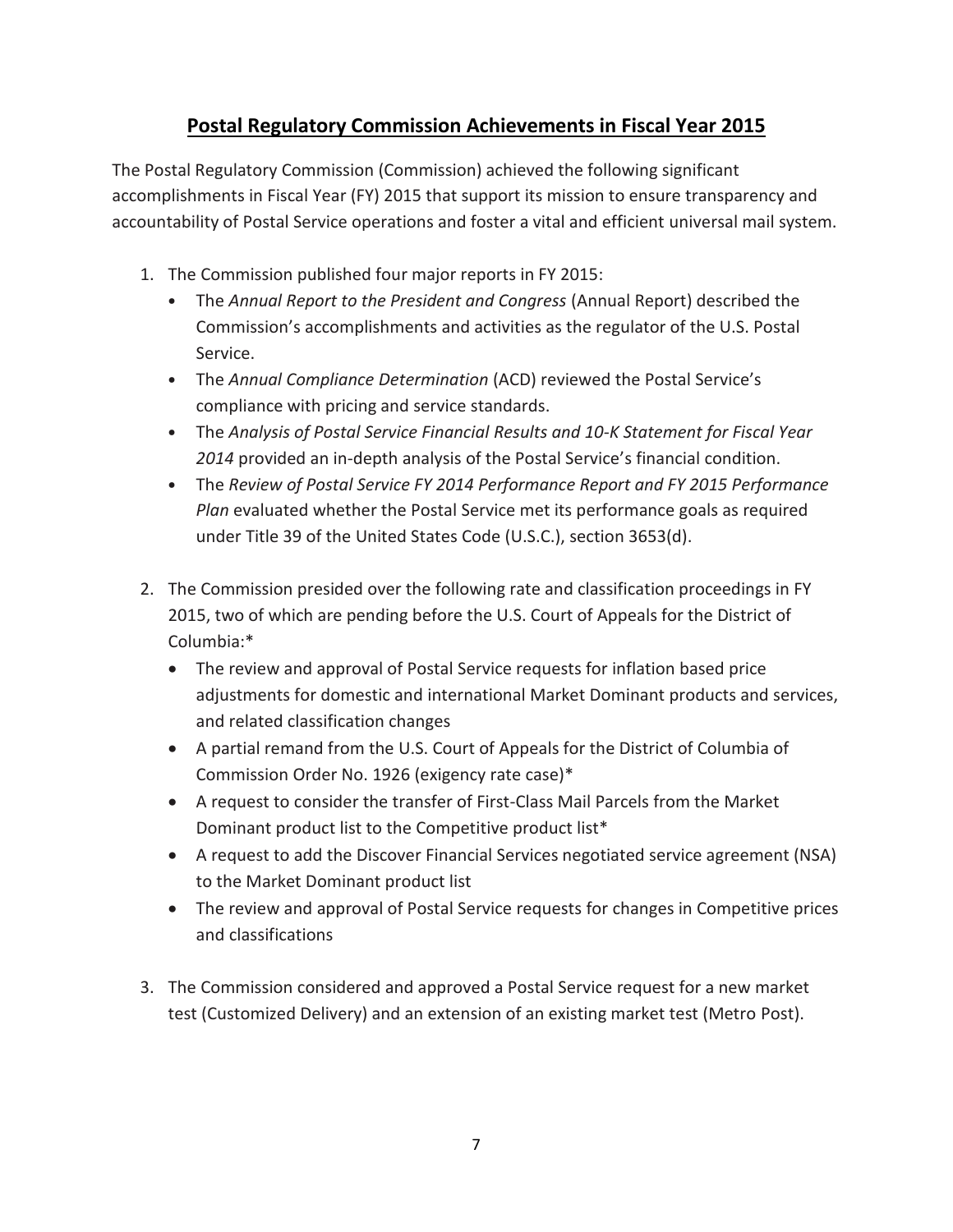- 4. The Commission began its evaluation of the Postal Service's plans for a new internal service performance measurement system for several Market Dominant products. The Commission hosted two technical conferences to allow the Postal Service an opportunity to illustrate the potential measurement system and statistical design plan, and answer questions from interested parties.
- 5. The Commission considered 15 Postal Service proposals to change its costing methodologies and the analytical principles used by the Postal Service in its periodic reporting to the Commission.
- 6. The Commission approved 139 NSAs for Competitive products (81 domestic, 58 international).
- 7. The Commission reviewed the Postal Service's calculation of the assumed Federal income tax on Competitive products in a separate docket. In previous years, the Commission completed this review as part of the ACD.
- 8. The Commission conducted several rulemaking proceedings and adopted final rules that:
	- Establish procedures to propose material and minor changes and corrections to the *Mail Classification Schedule* (MCS)
	- Establish procedures related to section 404a complaints
	- Simplify the docket closure process by permitting automatic closure of a docket following 12 months of inactivity
- 9. The Commission reviewed several complaints against the Postal Service, three of which are pending before the U.S. Court of Appeals for the District of Columbia:\*
	- The American Postal Workers Union (APWU) filed a motion for reconsideration of a Commission order that dismissed its prior complaint, which alleged that the Postal Service failed to adhere to the service standards established during the Mail Processing Network Rationalization proceeding in a number of geographic areas.\*
	- The Center for Art and Mindfulness, Inc. and Norton Hazel filed a complaint concerning the sale and closure of the Atlantic Street Station post office in Stamford, Connecticut (Atlantic Street Station), alleging that the Postal Service violated various statutory and regulatory provisions, had a conflict of interest, and breached its contract regarding the sale of the Atlantic Street Station.\*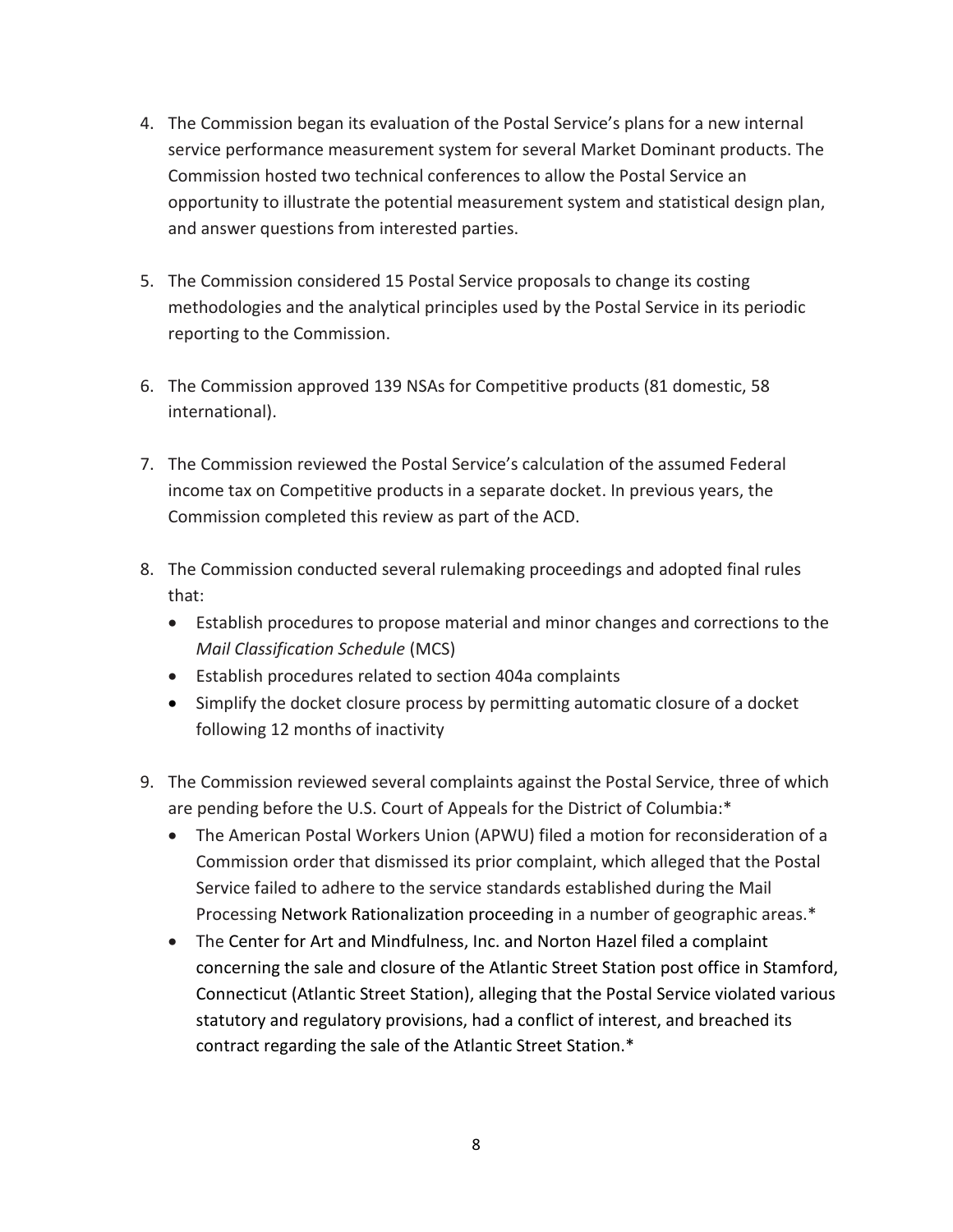- James and Rosalyn Goodman filed a complaint alleging that the Postal Service violated postal regulations and policies, the Americans with Disabilities Act, and federal criminal statutes when it suspended delivery to Rosalyn Goodman's residence.
- Frederick Foster filed a complaint alleging that the Postal Service, Pitney Bowes Inc., and the Postal Service Office of Inspector General violated sections 401, 403(c), and 404a of Title 39, and violated various federal criminal and antitrust statutes.\*
- 10. The Commission evaluated three Post Office closing appeals—affirming a final determination for one and dismissing the two other appeals for lack of jurisdiction.
- 11. In its international postal policy role, the Commission:
	- Testified before the U.S. House of Representatives' Subcommittee on Government Operations. The chairman testified on the Commission's current responsibilities in international terminal dues treaty negotiations and the current statutory framework for how the United States negotiates international mail rates
	- Continued its active role in the Universal Postal Union (UPU) Letters and Parcels Remuneration Groups on international letter mail and parcel delivery rates, as well as in several other UPU project groups
	- Chaired the UPU Regulatory Issues Project Group on behalf of the U.S. Government, and worked with the U.S. Department of State to promote U.S. interests in UPU reform to further separate operational and governmental functions
- 12. Other activities performed by the Commission include:
	- The processing of more than 8,000 inquiries, questions, suggestions, and comments from postal consumers
	- The unveiling of the Commission's redesigned website
- 13. Commission staff participated in two bipartisan roundtables convened by the Ranking Member of the Senate Committee on Homeland Security and Governmental Affairs. One focused on the financial challenges of the Postal Service and the other discussed the various challenges facing the Postal Service in rural communities across the country.
- 14. In FY 2015, the Commission continued its commitment to support initiatives to recruit, develop, and retain a skilled, high-achieving, and diverse workforce. In FY 2015, women and minorities account for 61 percent and 30 percent of the workforce, respectively. Women also filled 55 percent of the Commission's executive positions; minorities filled 10 percent.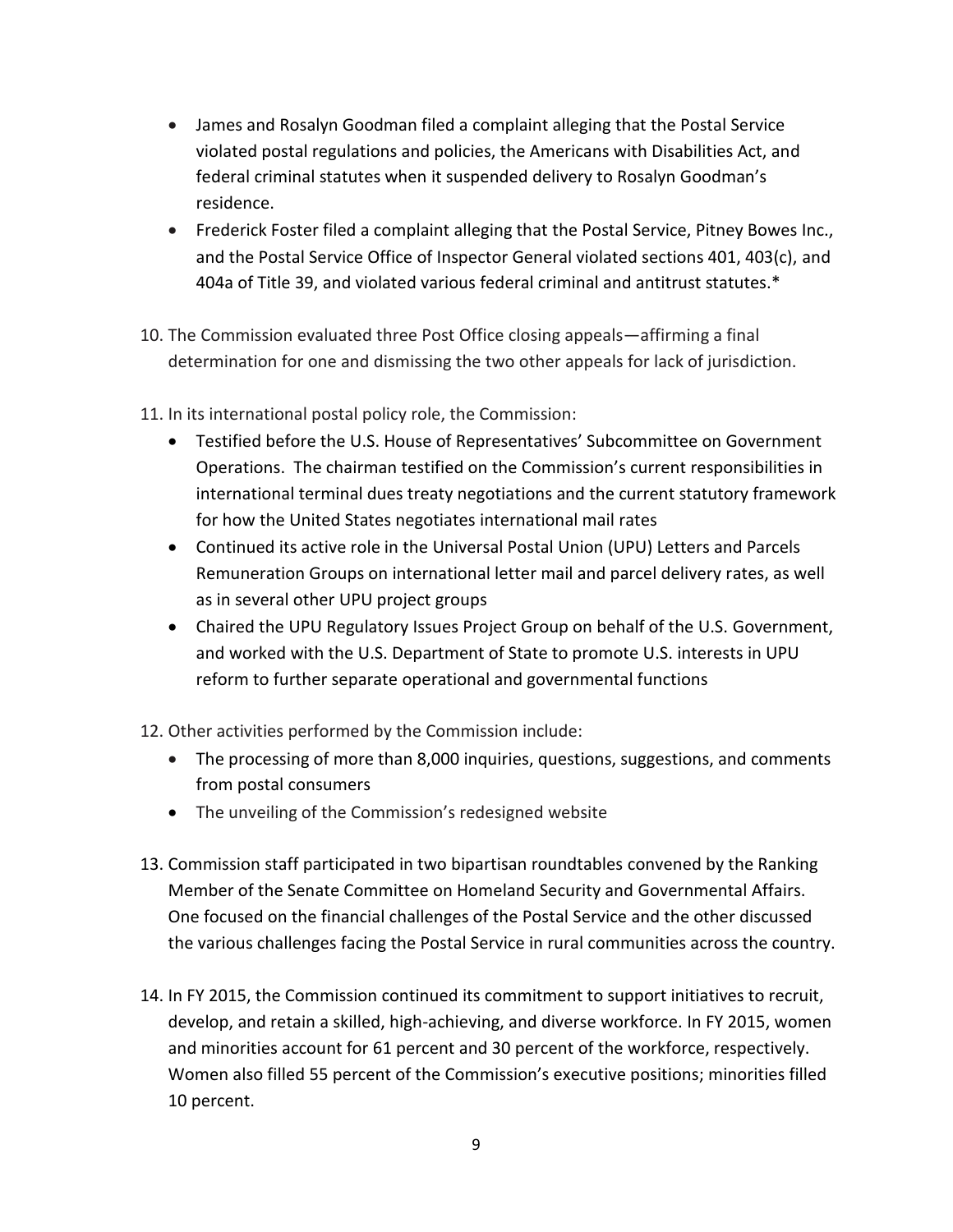- 15. The Commission provides internship opportunities to aid in recruiting and developing professionals with diverse backgrounds to the Commission. It will continue efforts to increase diversity in the workforce through outreach and recruiting at local universities, veterans' groups, and other organizations and groups that target under-represented populations.
- 16. The Commission continued its commitment to transparency, accountability, and compliance with the Freedom of Information Act, which resulted in a favorable review in the Department of Justice's FY 2015 Assessment of Agency Progress. The Commission ended the year with no backlog of FOIA requests or appeals.
- 17. As part of its mission to ensure transparency, accountability, and openness, the Commission continued to provide live and archived audio broadcasts of hearings, technical conferences, and public meetings. These are available on the Commission's website, [www.prc.gov.](http://www.prc.gov/)
- 18. The Commission focused on improving its records management program to ensure compliance with the Presidential Memorandum on Managing Government Records (November 28, 2011) and OMB/NARA Directive M-12-18 (Directive). The Commission worked with the National Archives and Records Administration (NARA) to conduct a thorough records inventory, implement a revised file plan, and update the Commission records schedule. The Commission also began revisions to records management policies and procedures to ensure compliance with the Directive. Records management training was provided to all Commission staff to educate and inform them of their records management responsibilities. The Commission is currently developing requirements for an electronic records management system, with the goal of implementation by FY 2017. The Commission now has two employees, including the Assistant Secretary, who have attained their certification in federal records management.
- 19. The Commission is committed to maximizing efficient use of appropriated funds. It has strengthened financial management processes by instituting regular reviews of internal financial and administrative processes, and implementing cost savings/cost avoidance projects. The Commission has issued updated travel policy, processes, and procedures to further strengthen the oversight of employee travel.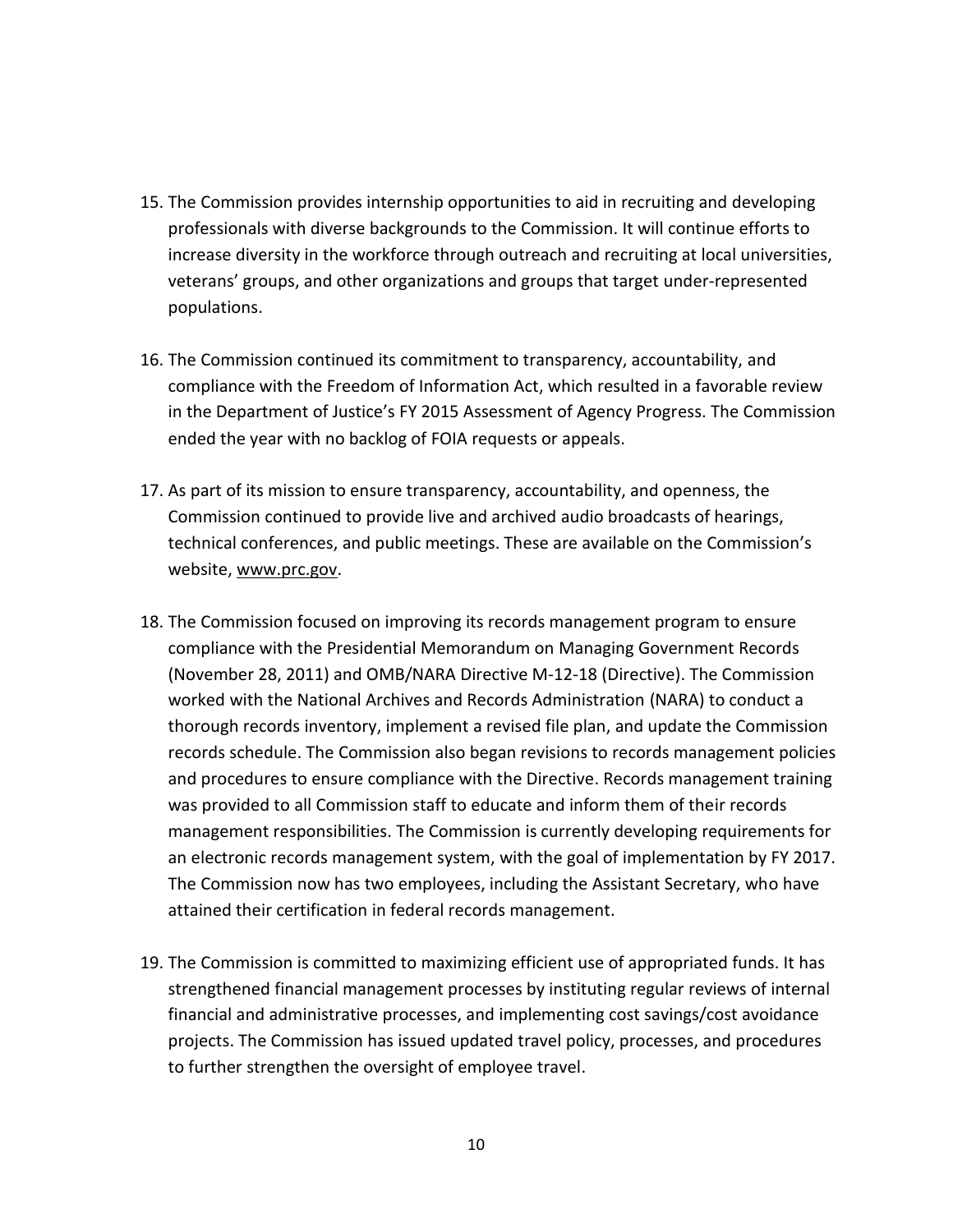- 20. In response to the 2009 presidential memorandum regarding government contracting, and in line with Executive Order 13576, "Delivering an Efficient, Effective, and Accountable Government" (2011), the Commission improved its contracting policy and standard operating procedures, resulting in increased accountability and cost savings. The Commission continues to work within budget.
- 21. The Commission joined the Department of Homeland Security's Cyber-hygiene and CDM programs, which will strengthen the Commission's cybersecurity posture and provide management with relevant and timely information about threats and vulnerabilities to Commission IT systems.
- 22. The Commission reduced its existing footprint by reconfiguring internal space for its Office of the Inspector General, providing a projected savings of over \$65,000 per year vice previously rented outside space.
- 23. The Commission demonstrated its long-standing commitment to its staff by:
	- Continuing the systematic update to policies. During FY 2015, the Commission updated critical Human Resource policies and programs, including a new performance management policy and process, updated Equal Employment Opportunity policy and program, and new Administrative Grievance and Conduct policies, among others
	- Offering training and development opportunities to all staff
	- Reviewing position descriptions to ensure that they accurately reflect the requirements for each position
	- Inviting the Office of Personnel Management to provide an all-PRC briefing on the Federal Employee Viewpoint Survey (FEVS)
	- Conducting an annual all-PRC pay and performance briefing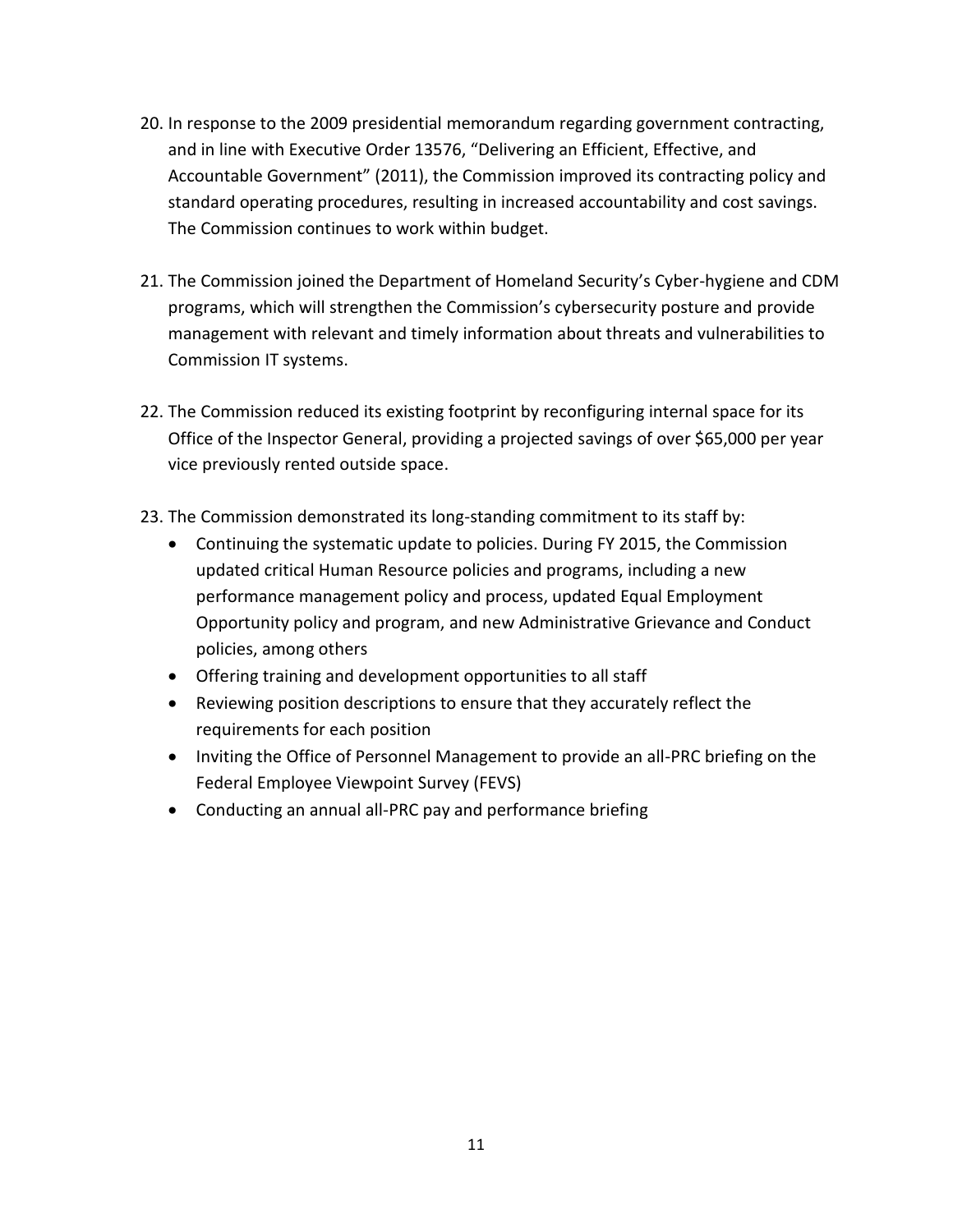## **Budget Overview and Highlights for Fiscal Year 2017**

#### The Commission Can No Longer Continue to Defer Hiring

The President is recommending a budget of \$17,726,000, which will allow the Commission to 1) increase and maintain staffing to a complement of 80 FTEs, 2) improve its cybersecurity posture and IT infrastructure, and 3) meet its contractual obligation for rent escalation. Most importantly, this funding level will enable the Commission to expeditiously address the three new statutory mandates for FY 2017 outlined below, while continuing to meet its historically growing workload of docketed cases.

The Postal Service's financial viability depends upon the prompt and efficient adjudication of pricing and product proposals, and the American public relies upon timely Commission action on complaints and oversight of Postal Service actions. The requested amount will allow the Commission to efficiently and effectively perform its statutory responsibilities and to undertake the identified priority IT and cybersecurity initiatives.

Since FY 2009, the Commission has accommodated an increasingly heavy and complex workload, as well as higher operating costs, within funding levels that have remained well below its FY 2008 budget allocation. Historically, the Commission has met its growing workload each year under these budgetary constraints by deferring needed hiring in order to fulfill compensation requirements for current employees, and postponing needed IT modernization, as well as through numerous other management efficiencies. For example, office space was reconfigured to house an increased number of personnel within the existing footprint and rent was negotiated at below market rates. Nevertheless, professional staff costs have risen 14 percent since FY 2009 (due in part to the increasing cost of benefits as Civil Service Retirement System employees retire and are replaced by Federal Employee Retirement System employees), and rent will continue to increase by 2.2 percent annually. In the face of the FY 2017 added demands, plus the continued growing workload, the Commission can no longer continue to defer hiring needs as it has done for the last 9 years. **SEE THE FOLLOWING CHARTS THAT PROVIDE A TOPLINE OVERVIEW.**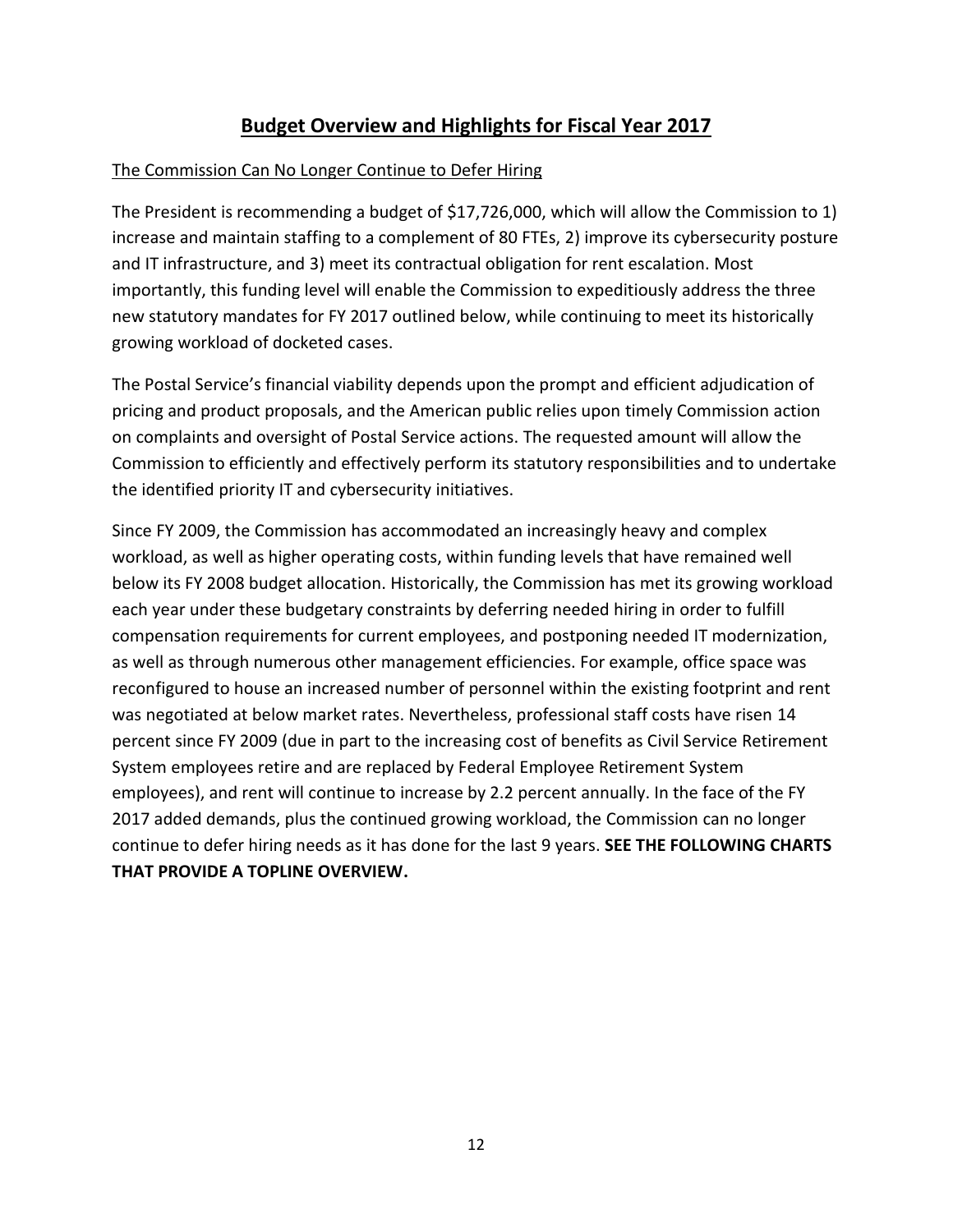## **TOP LINE OVERVIEW**

- FY 2009 the first appropriated budget
- Increased responsibilities and workload under PAEA
- FY 2008 59 employees and a \$14,985,000 budget
- FY 2016 70 employees and a \$15,200,000 budget
- Largest expense categories are salaries and lease
- Additional Resources will be needed for Cyber protection, enhanced, updated IT infrastructure, and deferred staffing needs
- FY 2008 last year PRC budget provided directly by USPS



## **TOP LINE OVERVIEW**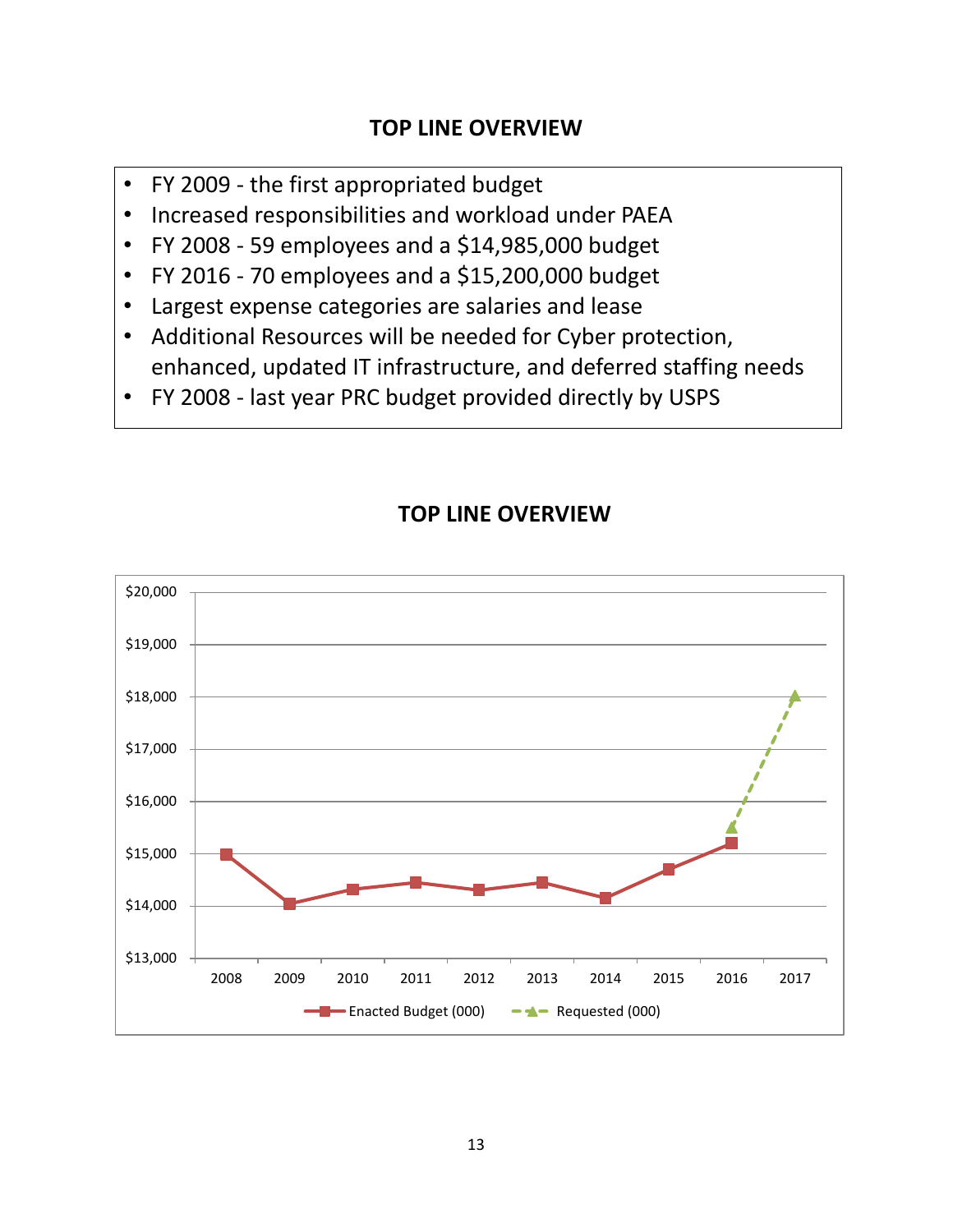

## **TOP LINE OVERVIEW**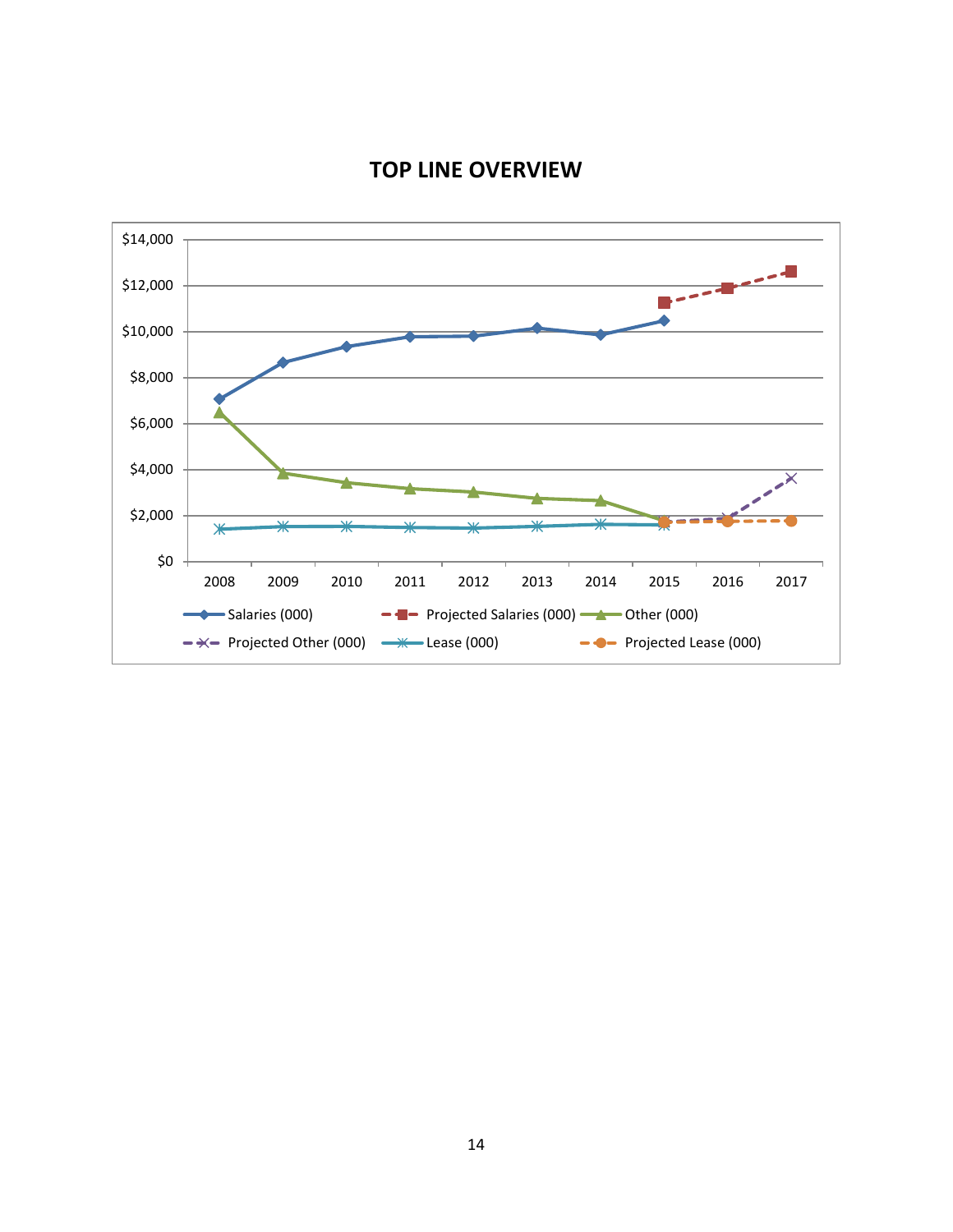#### Commission's Statutory Responsibilities Increase in FY 2017

FY 2017, the 10-year anniversary of the PAEA's enactment, will be a critical year for the Commission. The Commission is mandated by law to conduct three critical reviews:

- 1. A 5-year review of the PAEA and recommendations for improvement.
- 2. A 10-year review of the efficacy of the system for regulating rates and classes in achieving the objectives of section 3622 of Title 39 of the United States Code. This review requires a comprehensive reassessment of how rates and fees for Market Dominant products are set, which could have a critical impact on the American mailing public, business mailers, and the Postal Service.
- 3. A 5-year review of the contribution of Competitive products to institutional costs, which is of significant import to the commercial marketplace.

These evaluations will entail intensive work and analysis by the Commission, involve extensive public participation, and require a significant share of the Commission's resources.

#### In Addition to FY 2017 Mandates, Workload Continues To Grow

The Postal Service's efforts to adjust to national changes in mail usage will require the Commission to continue to hear cases of major national policy import. The Commission will need to review additional Postal Service proposals to right size its network and will also be required to provide needed oversight as the Postal Service tries to make greater use of its pricing flexibility under the PAEA. The Commission will need to apply substantial resources to measure the impact of changes implemented by the Postal Service and to fully evaluate and respond to new ideas that result in innovative products and services, greater efficiencies, and cost savings for the Postal Service.

As the Postal Service implements changes to operating hours, delivery service, and the processing infrastructure, the Commission would be in turn required to adjudicate several highly complex cases related to these changes. Additionally, the Postal Service will propose new products, services, and Negotiated Service Agreements (NSAs) to generate additional revenue. The Commission must review these initiatives and service agreements to ensure a predictable, transparent, and effective system of rate and product regulation that complies with the law. As a result, the Commission will handle an increasing number of complex dockets.

The Commission anticipates many new challenges as the Postal Service and interested stakeholders explore the legal boundaries of the PAEA. For example, the Commission will be processing an increasing number of contentious cases involving requests to expand the number of Postal Service Competitive product offerings, either through the creation of new Competitive products or the transfer of existing Market Dominant products to the Competitive products list.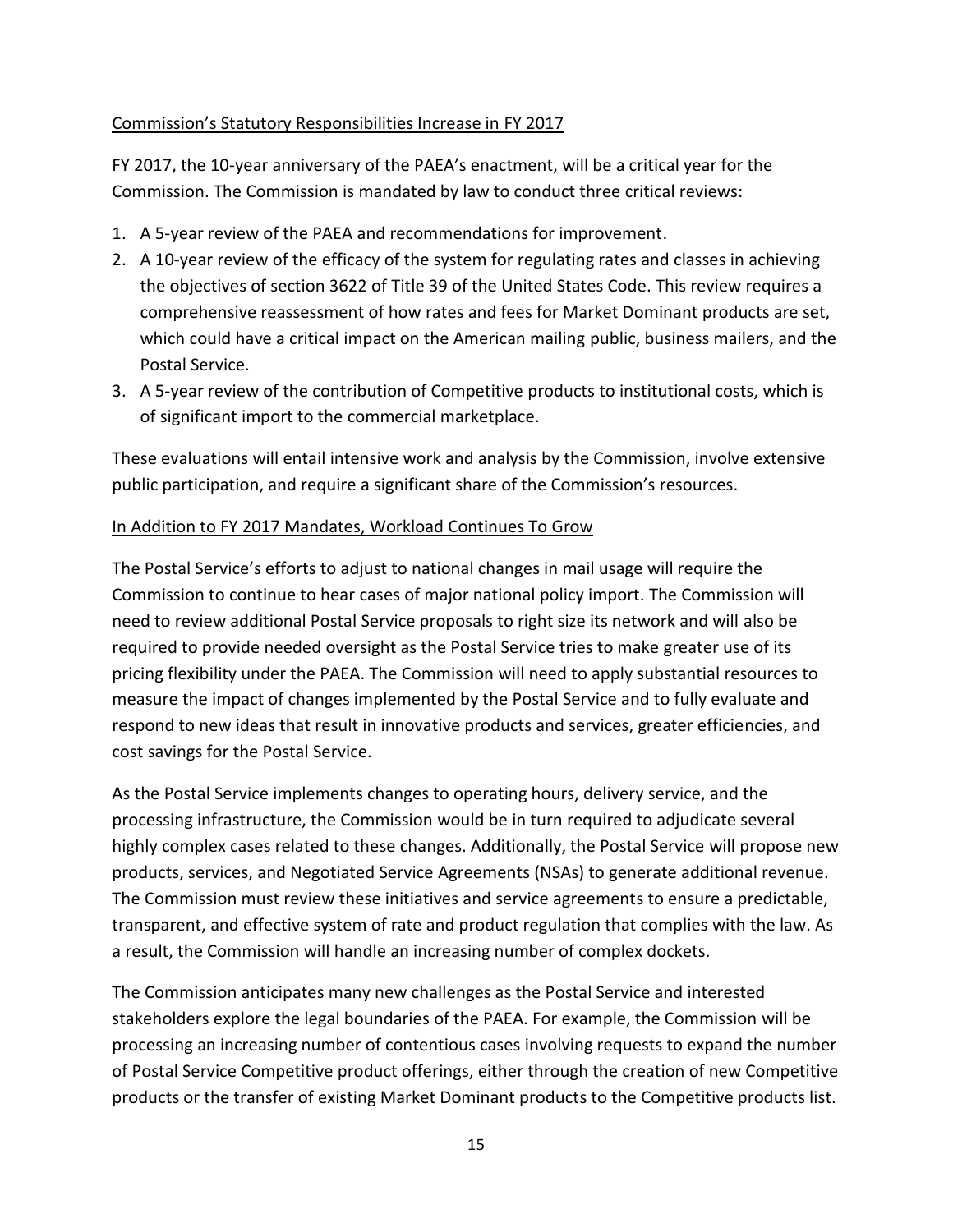As in previous years, the Commission will issue its primary regulatory document, the *Annual Compliance Determination*, assessing the Postal Service's compliance with ratemaking regulations and applicable laws. In the report, the Commission will review and determine whether Market Dominant rates are within the Consumer Price Index rate cap, whether Competitive products are subsidized by Market Dominant products, and whether Competitive products pay their attributable costs as well as an appropriate share of fixed postal costs. The report will also evaluate the Postal Service's service performance. The Commission will also issue three additional reports: *The Analysis of United States Postal Service Financial Results and 10-K Statements*, *Analysis of the Postal Services FY 2016 Program Performance Report and FY 2017 Performance Plan*, and *Annual Report to the President and Congress*. The Commission may also undertake special studies requested by the Postal Service, Congress, or as needed to complete its statutory responsibilities. For example, the Commission was recently asked by the Senate to prepare performance data on rural delivery service. Additionally, the Commission has completed studies on: infra-marginal and institutional costs, terminal dues, postal elasticity, cost elements of the Universal Service Obligation, and cost elements of the value of the postal monopoly.

The Commission serves an integral role in helping the Department of State to formalize and promote U.S. Government positions in the Universal Postal Union (UPU), particularly in promoting greater transparency and accountability. The Commission will work through an interagency process led by the Department of State to review and negotiate proposals for adoption at the UPU, provide continued leadership at the bilateral and multilateral levels, and promote the exchange of information and best practices among postal regulators around the globe. Fiscal Years 2016 and 2017 are critical years within the UPU as the quadrennial UPU Congress will take place in October 2016. The UPU Congress is the plenipotentiary body of this intergovernmental organization that has the authority to amend the UPU Acts that contain rates and classifications for Market Dominant products.

#### The Commission Can No Longer Continue to Defer Cybersecurity and Information Technology Infrastructure Improvements

The Commission seeks to improve its IT infrastructure and cybersecurity posture by implementing much-needed security enhancements and upgrades to the external website and dockets system. These critical projects have been deferred due to lack of sufficient funds in previous budgets, but cannot be further delayed in the face of cybersecurity threats.

To prevent, detect, or respond to advanced cyber threats, the Commission can no longer rely on basic cybersecurity protections and limited information technology staff. As the Postal Service's Inspector General has identified, recruiting cybersecurity talent is challenging as federal salaries start at about half of those for private industry jobs. The Commission needs the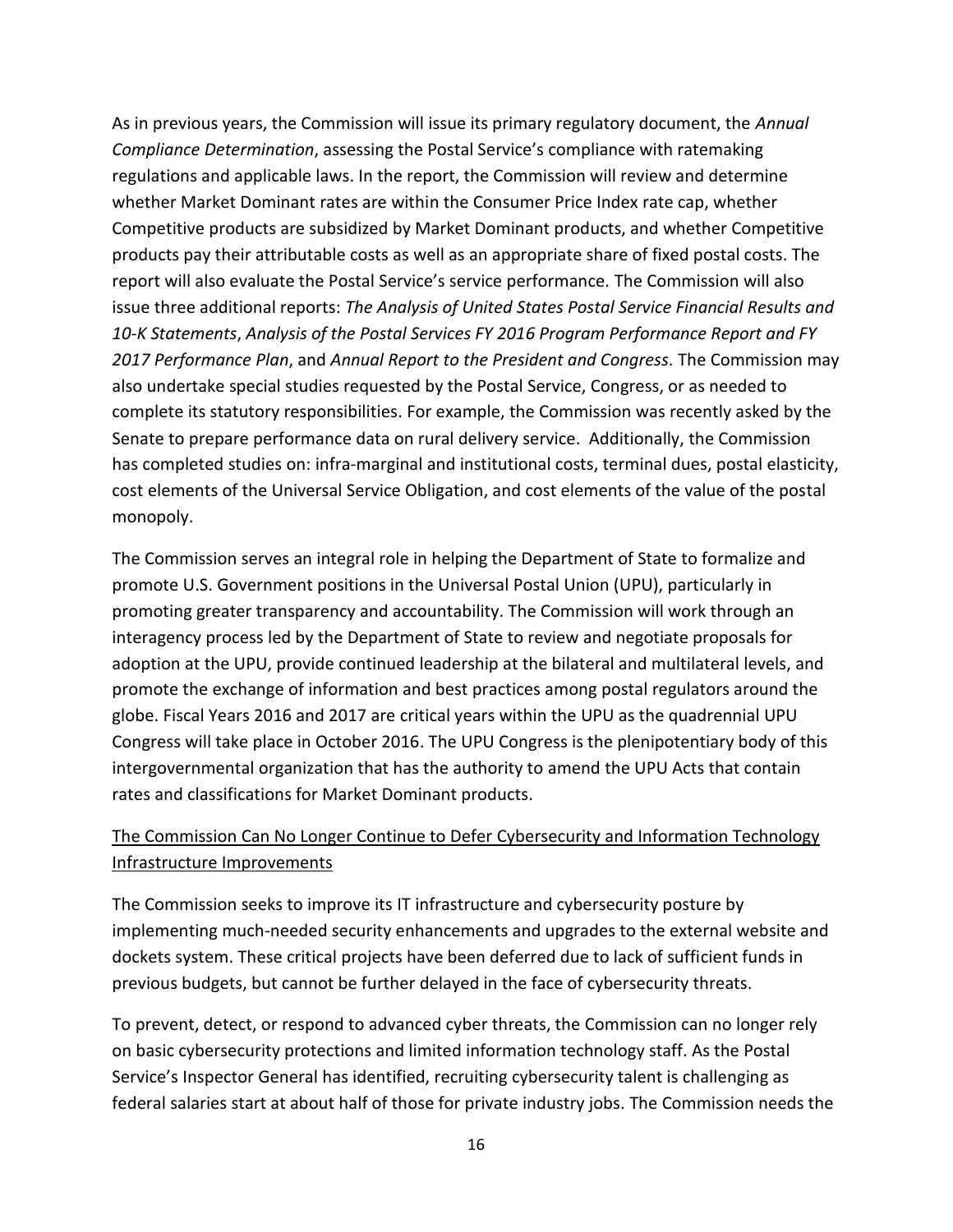resources to obtain up-to-date technology that ensures cyber risks are systematically and effectively identified, evaluated, and mitigated.

The Commission intends to continue developing a modernized digital infrastructure. The Commission will also continue to ensure that its records management program is fully coordinated with the NARA, and plans to implement an electronic records management system, including email and document control. The Commission also plans to automate its human resources management processes and invest in information technology to ensure the security and stability of key applications and infrastructure. It will also focus on those systems and applications that facilitate transparency and public access, and that directly impact the productivity and efficiency of the staff. The following chart details the various IT Projects that the Commission intends to implement, along with their estimated costs.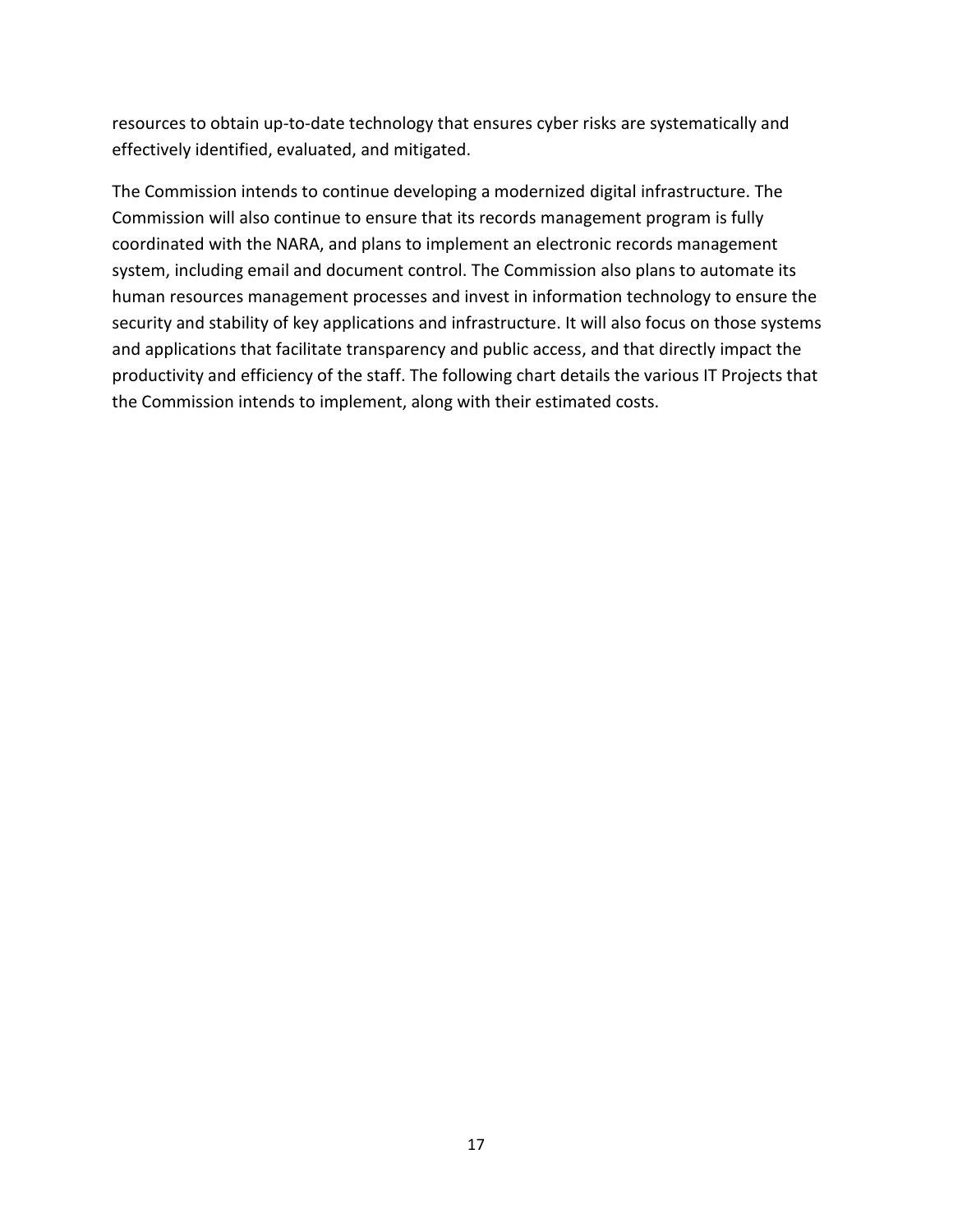# **IT Project Plan**

| POSTAL REGULATORY COMMISSION IT PROJECT PLAN                 |                               |                |            |              |                              |  |
|--------------------------------------------------------------|-------------------------------|----------------|------------|--------------|------------------------------|--|
| COMPLETE PROJECT LIST                                        | Priority                      |                |            |              | Budget Amoun Completion Year |  |
| IT Project Management - Implementation                       |                               | \$             | 134,000.00 |              | 2017                         |  |
| Implement Dual-Factor authentication for VPN (Cybersecurity) | 1                             | \$             | 35,490.00  |              | 2017                         |  |
| Update IT policies (cybersecurity)                           | $\overline{\mathbf{c}}$       | $\mathfrak{S}$ | 47,320.00  |              | 2017                         |  |
| Update IT Records Management Policies                        | $\overline{2}$                | \$             | 46,310.00  |              | 2017                         |  |
| Implement Managed Trusted Internet Protocol Service with     |                               |                |            |              |                              |  |
| bandwidth upgrade PRC & COOP                                 | 3                             | \$             | 136,500.00 |              | 2017                         |  |
| NARA compliance - Phase I (Capstone/Opentext)                | 4                             | \$             | 59,150.00  |              | 2017                         |  |
| NARA compliance - Phase II (Sharepoint)                      | 5                             | \$             | 354,900.00 |              | 2017                         |  |
| New docketing system - Phase III                             | 6                             | \$             | 555,720.00 |              | 2017                         |  |
| Implement Continuous Diagnostic and Monitoring solution      | 7                             | \$             |            |              | 2017                         |  |
| Initiate and implement Phase 2 of the website redesign       | 8                             | \$             | 91,000.00  |              | 2017                         |  |
| Purchase and implement automated system for timekeeping      | 9                             | \$             | 54,145.00  |              | 2017                         |  |
| Upgrade the internet broadcasting technology in our Hearing  |                               |                |            |              |                              |  |
| Room                                                         | 10                            | $\mathfrak{S}$ | 92,620.00  |              | 2017                         |  |
| Integrate records management and docketing systems           | 11                            | $\mathfrak{S}$ | 69,465.00  |              | 2017                         |  |
| Website enhancements, including 508 testing                  | 12                            | $\mathfrak{S}$ | 23,155.00  |              | 2017                         |  |
| Complete security assessment and penetration test            | 13                            | $\mathfrak{L}$ | 54,182.70  |              | 2017                         |  |
|                                                              | <b>Estimated Fully Loaded</b> |                | \$         | 1,753,957.70 |                              |  |
|                                                              |                               |                | On site IT | \$           | 166,000.00                   |  |
| <b>IT Project Total</b>                                      |                               |                |            | \$           | 1,919,957.70                 |  |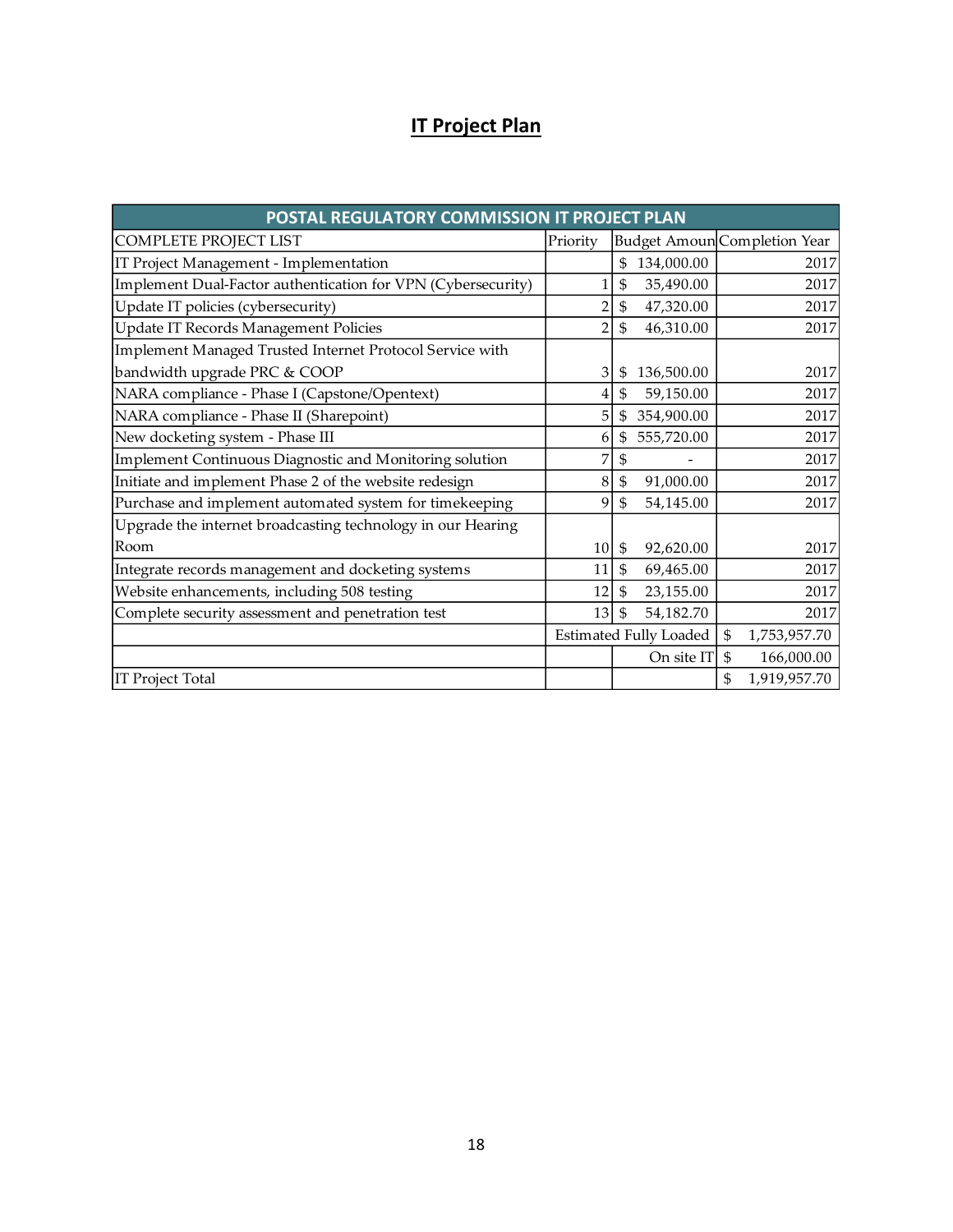## **Budget Program Information**

The Commission's FY 2017 Performance Budget Plan has four programs consisting of: (1) Postal Service Accountability; (2) Public Access and Participation; (3) Integration and Support; and (4) the Office of the Inspector General (OIG). These programs are aligned with the goals contained in the Commission's *Strategic Plan*.

| Program                                     | <b>FY 2015</b> |            | <b>FY 2016</b><br><b>Enacted</b> |            |        |            | <b>FY 2017</b><br>President's<br><b>Recommendation</b> |  |  |
|---------------------------------------------|----------------|------------|----------------------------------|------------|--------|------------|--------------------------------------------------------|--|--|
|                                             | \$000          | <b>FTE</b> | \$000                            | <b>FTE</b> | \$000  | <b>FTE</b> |                                                        |  |  |
| <b>Postal Service</b><br>Accountability     | 3,767          | 27         | 4,040                            | 27         | 7,576  | 41         |                                                        |  |  |
| <b>Public Access &amp;</b><br>Participation | 4,670          | 33         | 4,923                            | 33         | 3,880  | 21         |                                                        |  |  |
| Integration and<br>Support                  | 5,683          | 14         | 5,650                            | 14         | 5,676  | 15         |                                                        |  |  |
| Office of the Inspector<br>General          | 580            | 3          | 587                              | 3          | *594   | 3          |                                                        |  |  |
| <b>Total</b>                                | 14,700         | 77         | 15,200                           | 77         | 17,726 | 80         |                                                        |  |  |

\*Note: This is the full amount requested by the Inspector General to fund OIG personnel (including detailees), travel, and training.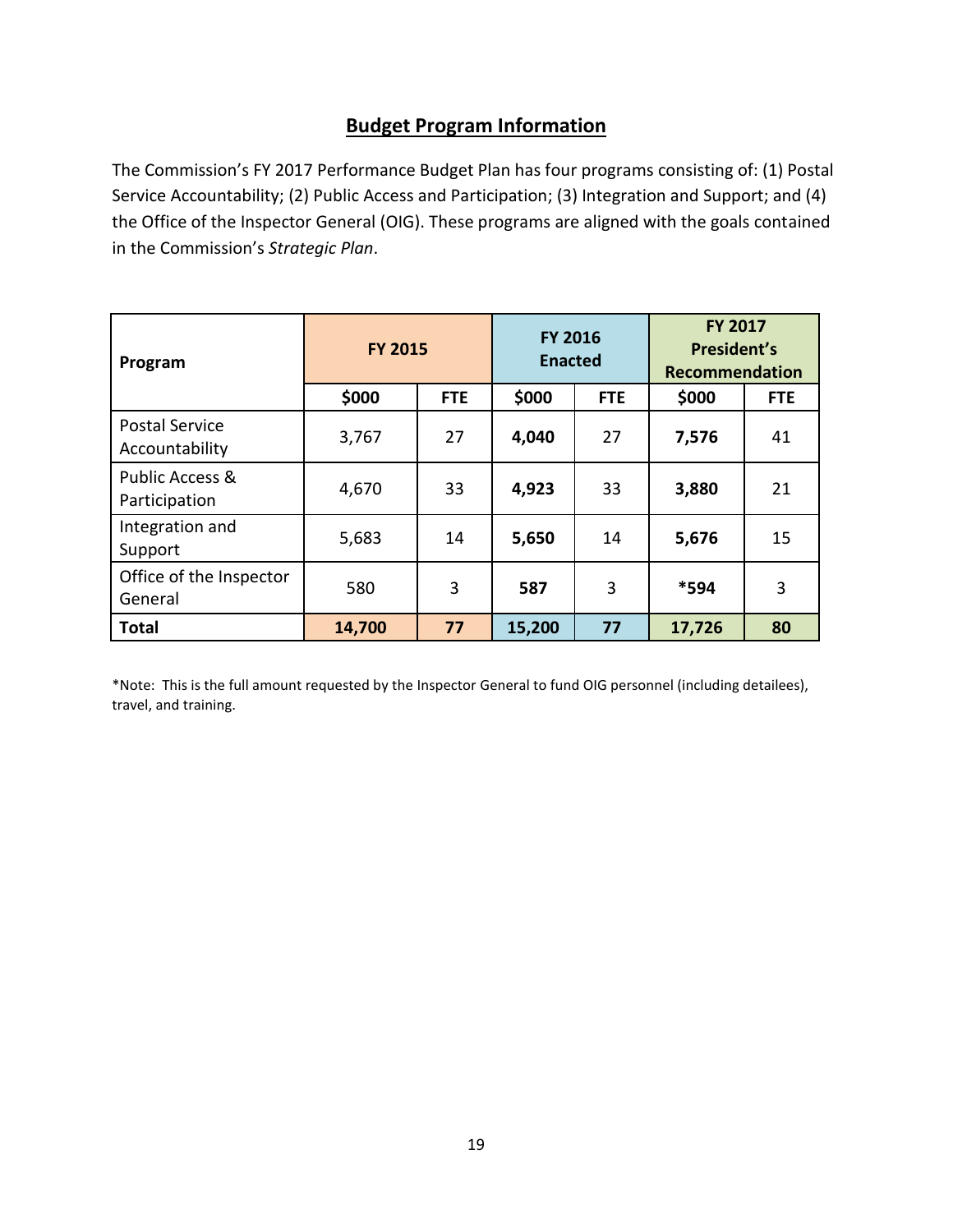#### **Proposed Appropriations Language**

#### *Postal Regulatory Commission*

*Salaries and Expenses*

#### *(including transfer of funds)*

*For necessary expenses of the Postal Regulatory Commission in carrying out the provisions of the Postal Accountability and Enhancement Act (Public Law 109‐435), \$ 1 7 , 7 2 6 , 0 0 0 \* , to be derived by transfer from the Postal Service Fund and expended as authorized by section 603(a) of such Act.*

<sup>\*</sup>Note: Pursuant to 39 U.S.C Section 2009, "The President shall include [the Commission's appropriation request], with his recommendations but without revision, in the budget transmitted to Congress under section 1105 of title 31." However, to accommodate the Office of Management and Budget's request in the context of developing the Administration's budget, the Commission transmits the President's \$17,726,000 appropriation recommendation, \$300,000 less than the Commission's request of \$18,026,000.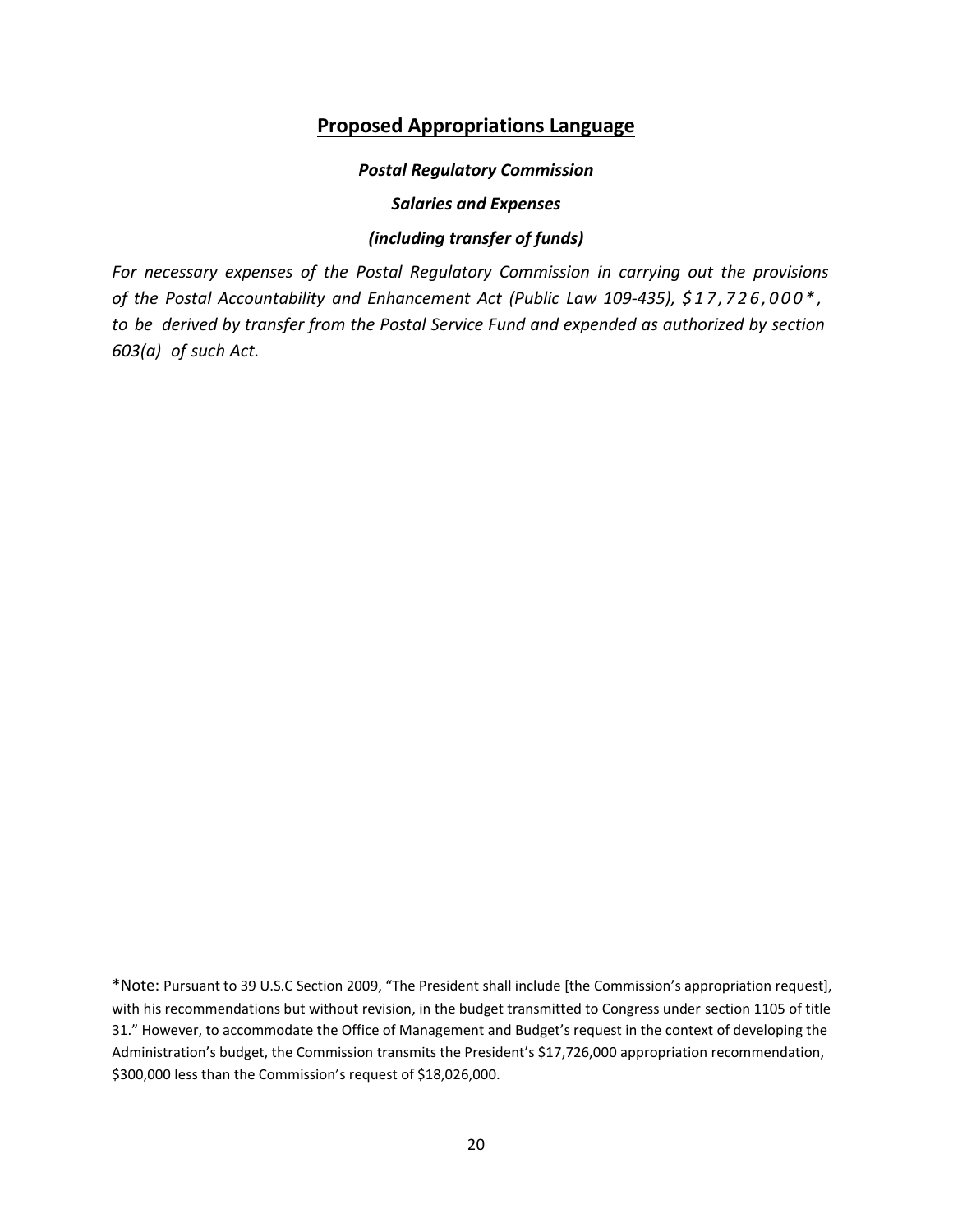| <b>Object Classification</b>           | FY 2015<br>\$000 | FY 2016<br>\$000 | FY 2017<br>President's<br>Recommendation<br>\$000 |
|----------------------------------------|------------------|------------------|---------------------------------------------------|
| Personnel Compensation                 | 11,175           | 11,000           | 12,500                                            |
| <b>Other Personnel Compensation</b>    | 80               | 117              | 120                                               |
| Subtotal                               | 11,255           | 11,117           | 12,620                                            |
| <b>Supplies</b>                        | 221              | 214              | 250                                               |
| Office Furniture and Equipment         | 20               | 20               | 75                                                |
| Office Equipment Rental and<br>Repair  | 34               | 40               | 45                                                |
| <b>Contractual Services</b>            | 189              | 201              | 436                                               |
| <b>Consulting Services</b>             | 744              | 656              | 540                                               |
| <b>Bldg. Repairs &amp; Alterations</b> |                  |                  | 700                                               |
| Advertising                            | 5                | 5                | 5                                                 |
| <b>Subtotal</b>                        | 1,213            | 1,136            | 2,051                                             |
| Travel                                 | 59               | 61               | 68                                                |
| <b>Training</b>                        | 30               | 45               | 90                                                |
| Printing and Reproduction              | 159              | 102              | 102                                               |
| Rent                                   | 1,719            | 1,752            | 1,803                                             |
| Miscellaneous, Subscriptions           | 10               | 5                | 10                                                |
| Communications                         | 81               | 256              | 145                                               |
| <b>Information Technology</b>          | 174              | 726              | 837                                               |
| Subtotal                               | 2,232            | 2,947            | 3,055                                             |
| <b>Total Obligations</b>               | 14,700           | 15,200           | 17,726                                            |

# **Obligation by Object Classification**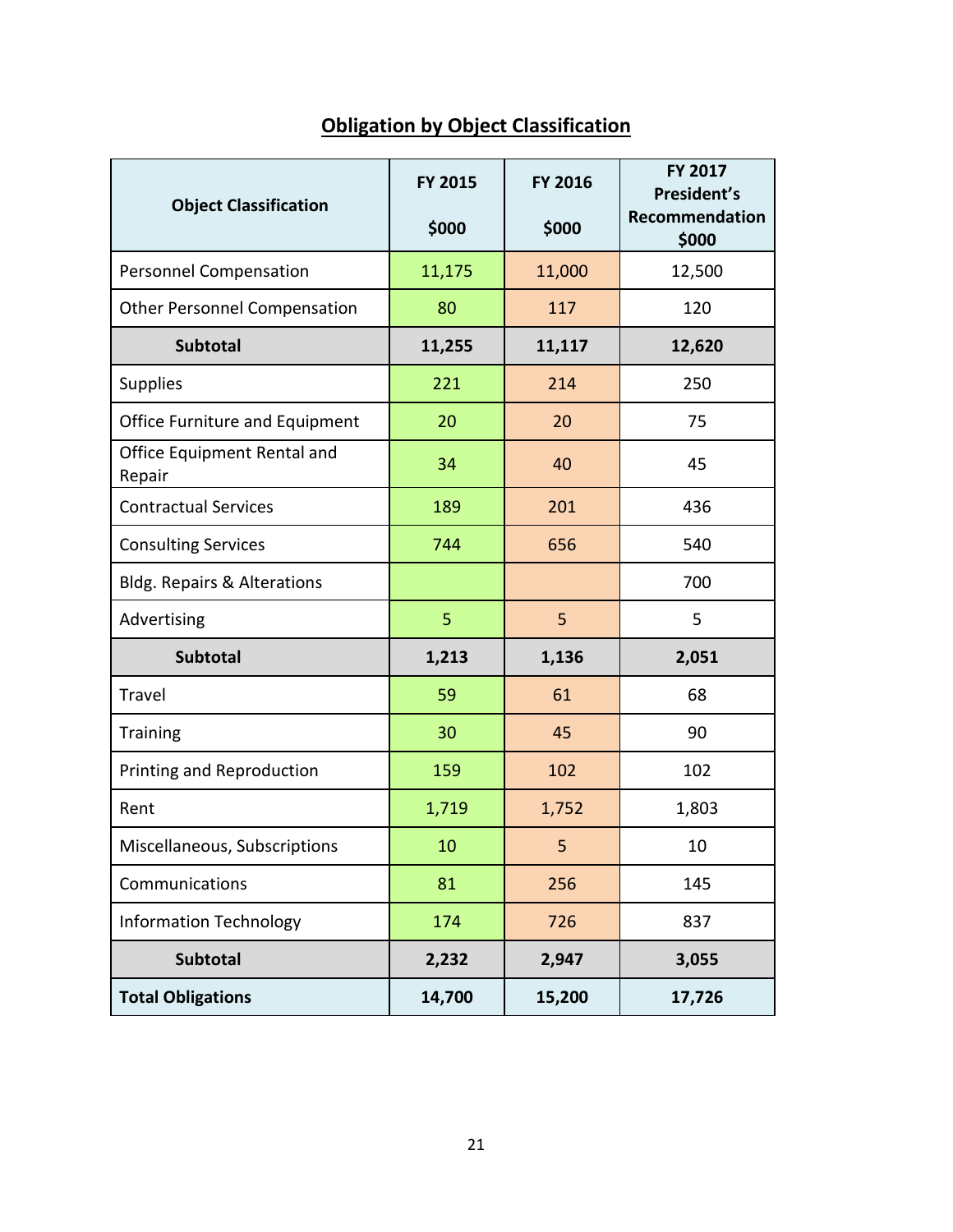## **Strategic Goals, Work Plans, and Performance Objectives**

#### **Strategic Goal 1: Postal Service Accountability\***

*Performance objective: Ensure transparent, effective, and lawful Postal Service systems and services*

#### **A. Financial Accountability and Compliance**

Ensure transparent, accurate, and informative Postal Service reporting sufficient for evaluation of lawful compliance and financial performance

#### **FY 2017 Work Plan:**

- Review and evaluate Postal Service financial data
- Enforce compliance determinations
- Review and evaluate Postal Service international data and proposals for the UPU
- Implement specific human capital goals for the Office of Accountability and Compliance

The Commission will measure success by the timeliness, thoroughness, relevance, and accuracy of readable work products. These indicators will be supplemented by feedback from Commissioners and staff, the Postal Service, the State Department, and other stakeholders.

#### **B. Service Performance Evaluation**

Ensure appropriate and transparent Postal Service performance standards and measurements to promote an efficient, effective, and responsive mail service

#### **FY 2017 Work Plan:**

- Execute a visible and effective advisory role in regard to Postal Service proposals for changes in the nature of U.S. postal services, such as proposed changes in nationwide services. Issue special reports on Commission evaluation of potential policy and systemic changes.
- On an annual basis, evaluate compliance with standards for service performance (39 U.S.C. section 3653) and continue to evaluate the extent to which the Postal Service must use an external versus an internal measurement system.
- Consult on, revise, and augment performance standards and goals for market-dominant products.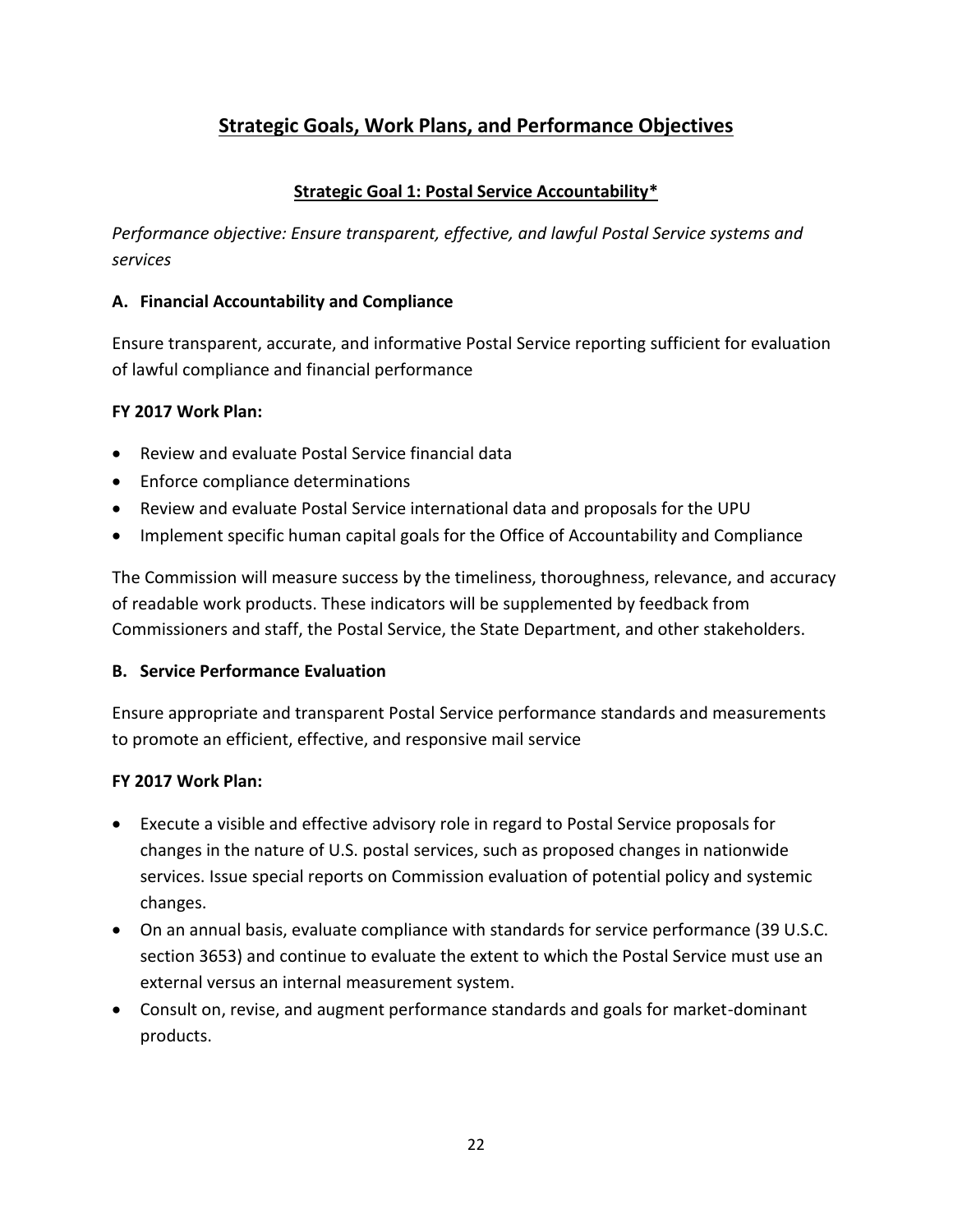Review quarterly service performance data and maintain reports on website.

The Commission will measure success by the timeliness, quality, thoroughness, and accuracy of readable work products, as well as its relevance and actionable advice. These indicators will be supplemented by feedback from Commissioners, the Postal Service, Congress, the postal community, and other stakeholders.

#### **C. Modern Rate and Product Regulation**

Ensure a predictable, transparent, and effective system of rate and product regulation.

#### **FY 2017 Work Plan:**

- Refine and augment the system for regulating rates and classes for market-dominant products.
- Review and evaluate Postal Service proposals to move products between Market Dominant and Competitive product classifications.
- Review, analyze, and evaluate workshare discounts, NSAs, and market tests. Issue timely, accurate reports and finding on these reviews.
- Review, analyze, and evaluate Postal Service requests for rate changes.
- Review Postal Service and other parties' requests for changes to cost methodologies.
- Review and modify the system for regulating rates and classes for market dominant products to determine if the system is achieving applicable objectives and factors.

The Commission will measure success by the timeliness, thoroughness, and accuracy of its readable work products. These indicators will be supplemented by feedback from Commissioners, the Postal Service, Congress, the postal community, and other stakeholders.

#### **D. Universal Mail System**

Maintain and improve the calculation of the cost of the universal mail system

#### **FY 2017 Work Plan:**

- Calculate cost of the universal service obligation on an annual basis
- Maintain and improve understanding of universal mail system
- The Commission will measure success by the timeliness, thoroughness, relevance, and accuracy of its readable work products. These indicators will be supplemented by feedback from Commissioners, the Postal Service, Congress, the postal community, and other stakeholders.

\* Note: A new Commission Strategic Plan, 2017-2022, is currently under development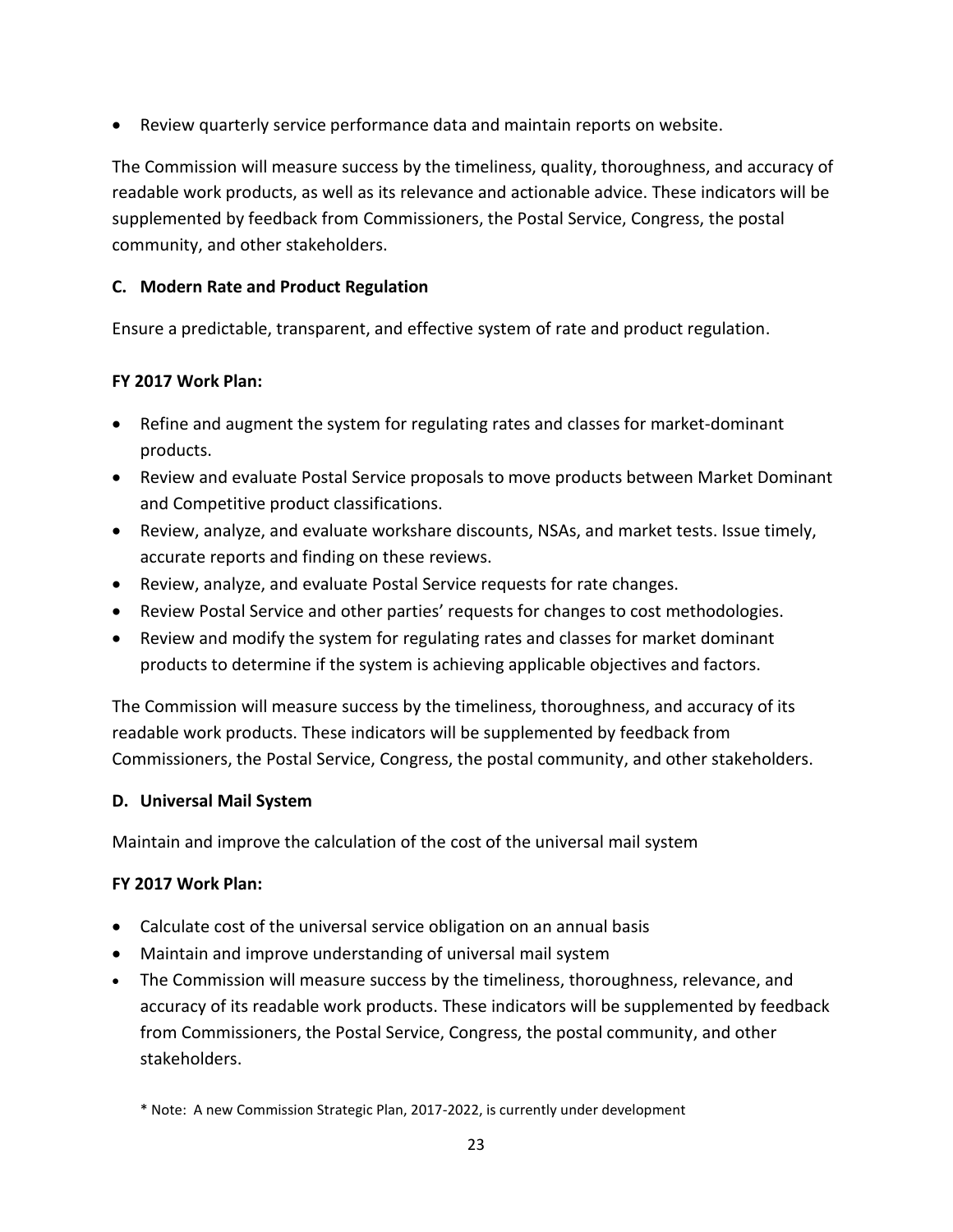#### **Strategic Goal 2: Public Access to Information and Participation\***

*Performance objective: Ensure that the Commission is accessible to all stakeholders and that the Postal Service is accountable through a fair and open public process*

#### **A. Public Participation and Government Relations**

Ensure the Commission is visible and readily accessible to all

#### **FY 2017 Work Plan:**

- Maintain and update comprehensive strategy for outreach to the public and media. Implement consistent messaging, updating, and branding for public documents and the Commission's website.
- Continue to enhance government relations through proactive outreach and relationship building with Congress, the Executive branch, Federal, State, and local governments.
- Maintain a timely system to track, analyze, and respond to public and consumer inquiries and correspondence, including "informal complaints."
- Identify legislative and public affairs priorities. Develop Commission Annual Report.

The Commission will measure success by responding to public inquiries within 72 hours, barring exceptional circumstances.

#### **B. Appeal and Complaint Process**

Ensure Postal Service accountability through fair and open appeals and public formal complaint processes that provide appropriate and timely resolution

#### **FY 2017 Work Plan:**

- Maintain a consistent, transparent, and equitable formal complaint system that provides timely and proper due process to complainants and the Postal Service
- Develop procedures and resources for handling an expanding numbers of appeals and complaint cases, such as from post office closings
- Identify patterns in appeals and complaints and order appropriate remedies to achieve compliance

The Commission will measure success by the:

• Percentage of post office appeals resolved within 120 days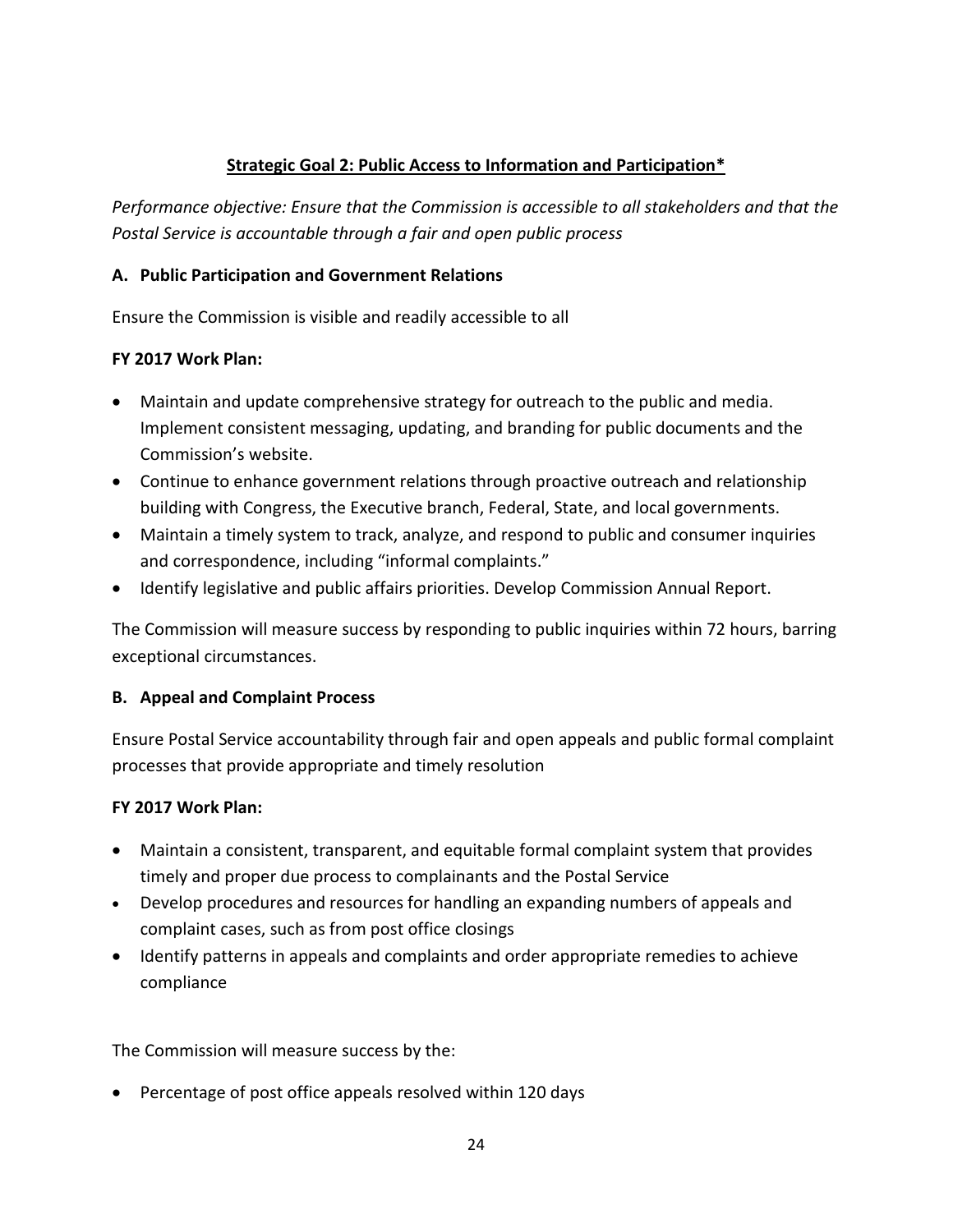- Percentage of formal complaints in which affirmative action was taken within 90 days
- Percentage of rate and service inquiries in which responsive information is obtained within 60 days

The Commission will review and update as necessary procedures for appeals and complaints at least every 5 years.

#### **C. Representation of the Public in Commission Proceedings**

Ensure informed and responsive representation of the interests of the general public in all Commission proceedings

#### **FY 2017 Work Plan:**

- Conduct public outreach through traditional media, technology tools, and other methods to ensure wide public notice of all Commission proceedings
- Review and simplify processes through which members of the public may provide their input on the Commission's decision-making processes
- In conformance with Commission policy, continually review and provide guidance to those appointed to represent the interests of the general public in Commission proceedings in order to improve performance

The Commission will measure success by the quality and timeliness of public representative filings.

\* Note: A new Commission Strategic Plan, 2017-2022, is currently under development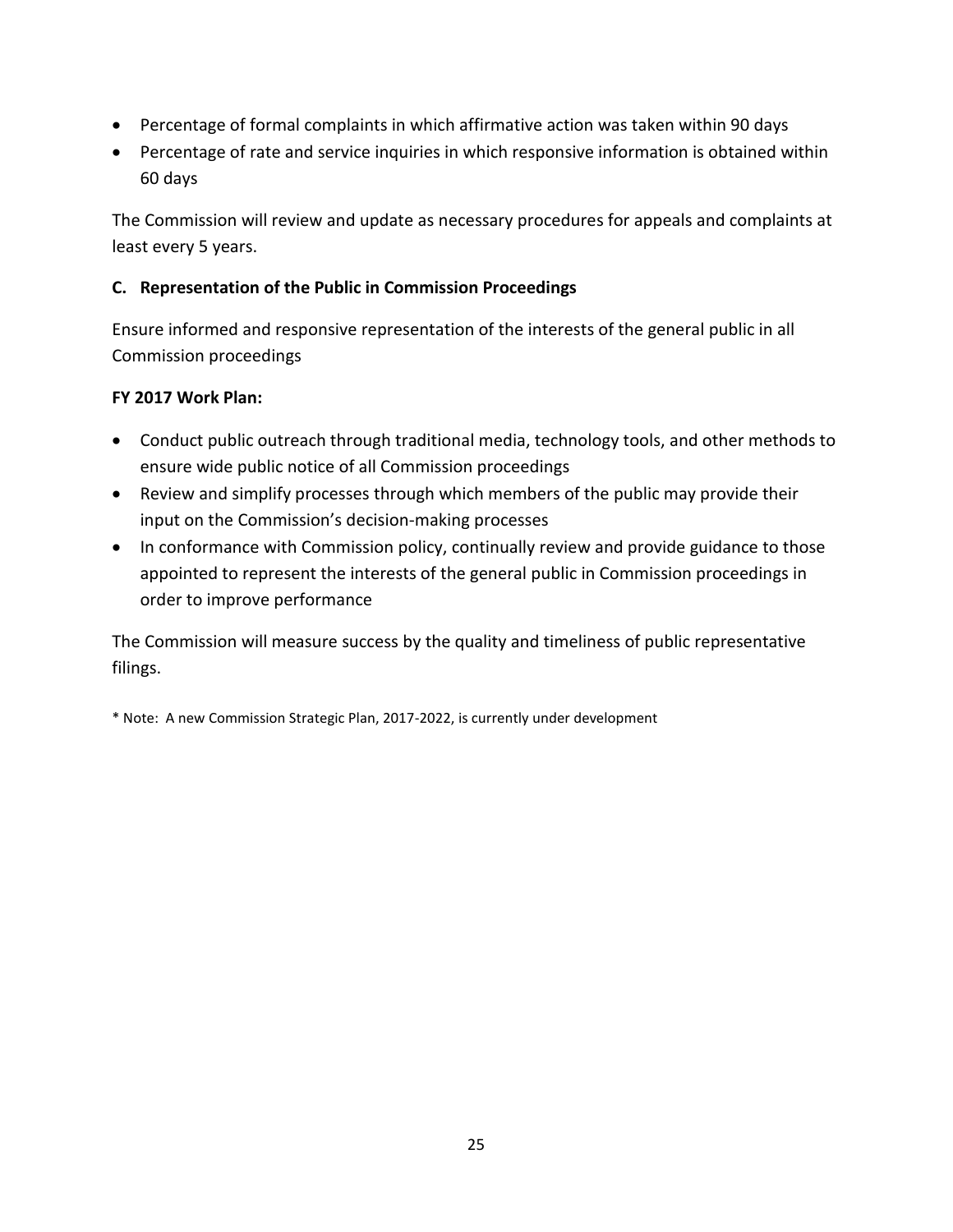## **Strategic Goal 3: Infrastructure to Meet Mission\***

*Performance objective: Ensure that the Commission has the physical, financial, technology, and human capital infrastructure needed to accomplish its mission*

#### **A. Human Capital**

Enhance a system that fosters recruitment, development, and retention of a talented, skilled, and adaptable workforce. The following tasks are statutory requirements under title 39 of the U.S. Code.

#### **FY 2017 Work Plan:**

- Continue to update the Human Capital Plan, including a succession plan, as needed, to ensure alignment of the workforce and work environment with the Commission's mission
- Implement hiring policies and procedures, including more robust tracking of targeted recruitment efforts, to attract and select highly qualified candidates into positions required to achieve the mission within projected budget constraints
- Continue to implement a performance management system that rewards outstanding contributions to the Commission, and addresses developmental needs to retain high performing staff
- Identify and sponsor training and development opportunities to develop employees, targeting leadership development of managers and supervisors
- Continue to monitor the results of the FEVS, and implement solutions to achieve continuous improvement
- Maintain and enforce up-to-date human resources policies and procedures (e.g., compensation, benefits, EEO) to ensure a fair, consistent, and sustainable application

The Commission will measure success by:

- Conducting semi-annual pay analysis and annual demographic analysis
- Continuing the systematic review of human resource policies and update to ensure alignment with best practices and current regulations
- Ensuring positions are aligned with the Commission's mission by updating position descriptions as needed.
- Use the FEVS results to measure leadership effectiveness over the FY 2015 baseline.
- Tracking the targeted recruitment efforts by sending vacancy notices to diversity and affinity groups, as well as colleges and universities, to improve the applicant pool for any open positions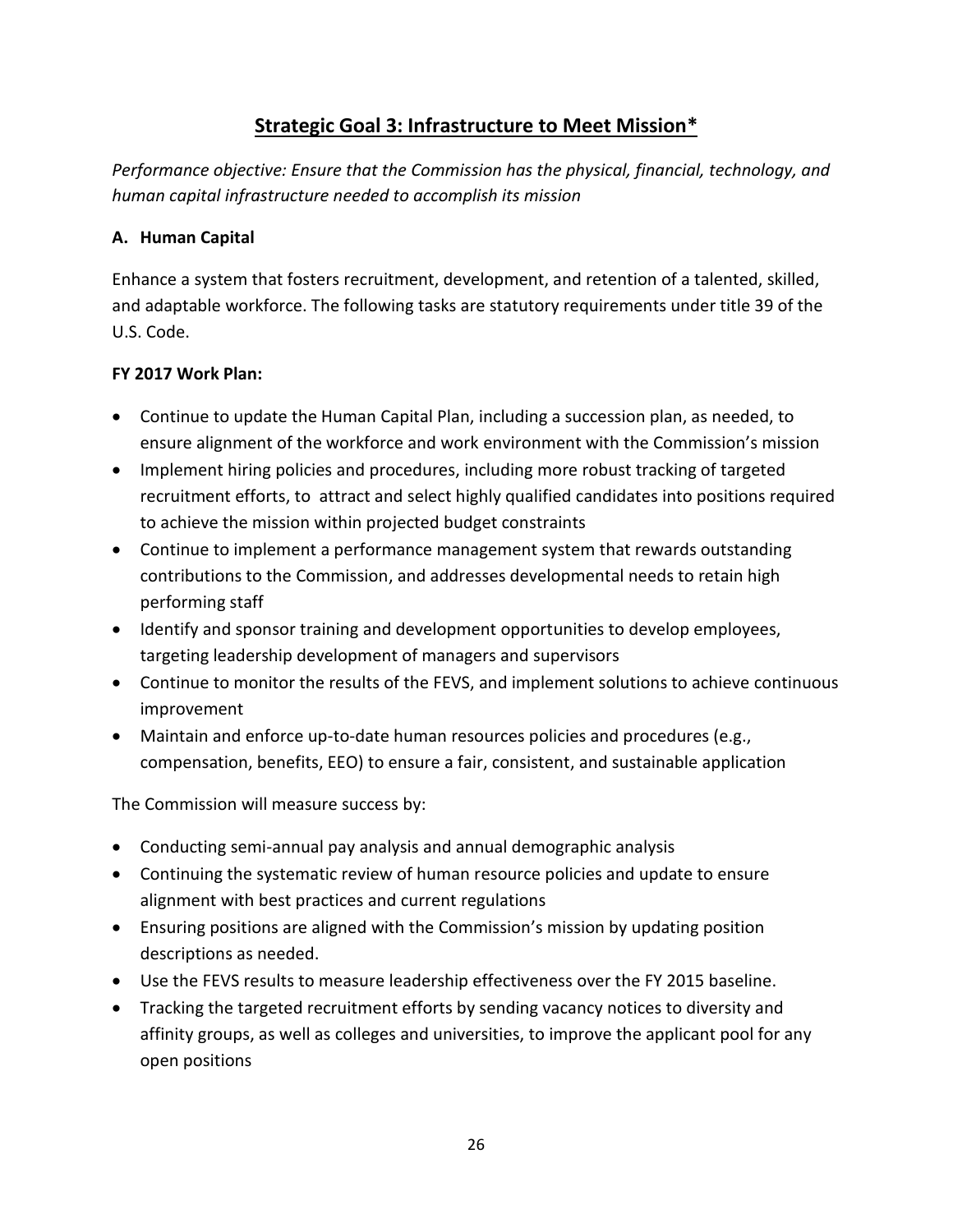- Ensuring that FEVS Action Plan timelines are met
- Ensuring all goals in the Commission's OSHA plan are met

#### **B. Program Integration and Support**

Adapt to the latest technology, operational systems, and organizational infrastructure in achieving Commission goals.

#### **FY 2017 Work Plan:**

- Develop and maintain the Commission's annual budget and fiscal processes based on administration guidance.
- Assess all IT security policies, practices, and enforcement procedures to ensure functionality and security of electronic communication systems such as website, dockets, LAN, webcasts, email, VOIP, etc.
- Implement FY 2017 projects on IT project plan.
- Ensure that Commission records are properly maintained in accordance with policies and procedures.
- Continue to improve the records management program at the Commission. Review and modify, as necessary, records schedules and policies to meet records management directives and to simplify Commission workflow processes.
- Ensure the website both internal and external is current, accessible, and useful to stakeholders.
- Continue to maintain financial controls to ensure adequate fiscal responsibility.
- Ensure equipment and facilities are sufficient, safe, and secure.
- Implement necessary technology to improve records management, including systems necessary to manage all electronic records.
- Enforce up-to-date IT security requirements.

The Commission will measure success in IT management by:

- Tracking implementation of IT project plan
- Developing updated metrics and reports to measure success of new implementations and cybersecurity features

The Commission will measure success in records and FOIA management by:

- Ensuring a score above 85 on NARA's annual assessment
- Ensuring that the Commission meets its records management goals and is in compliance with the Directive deadlines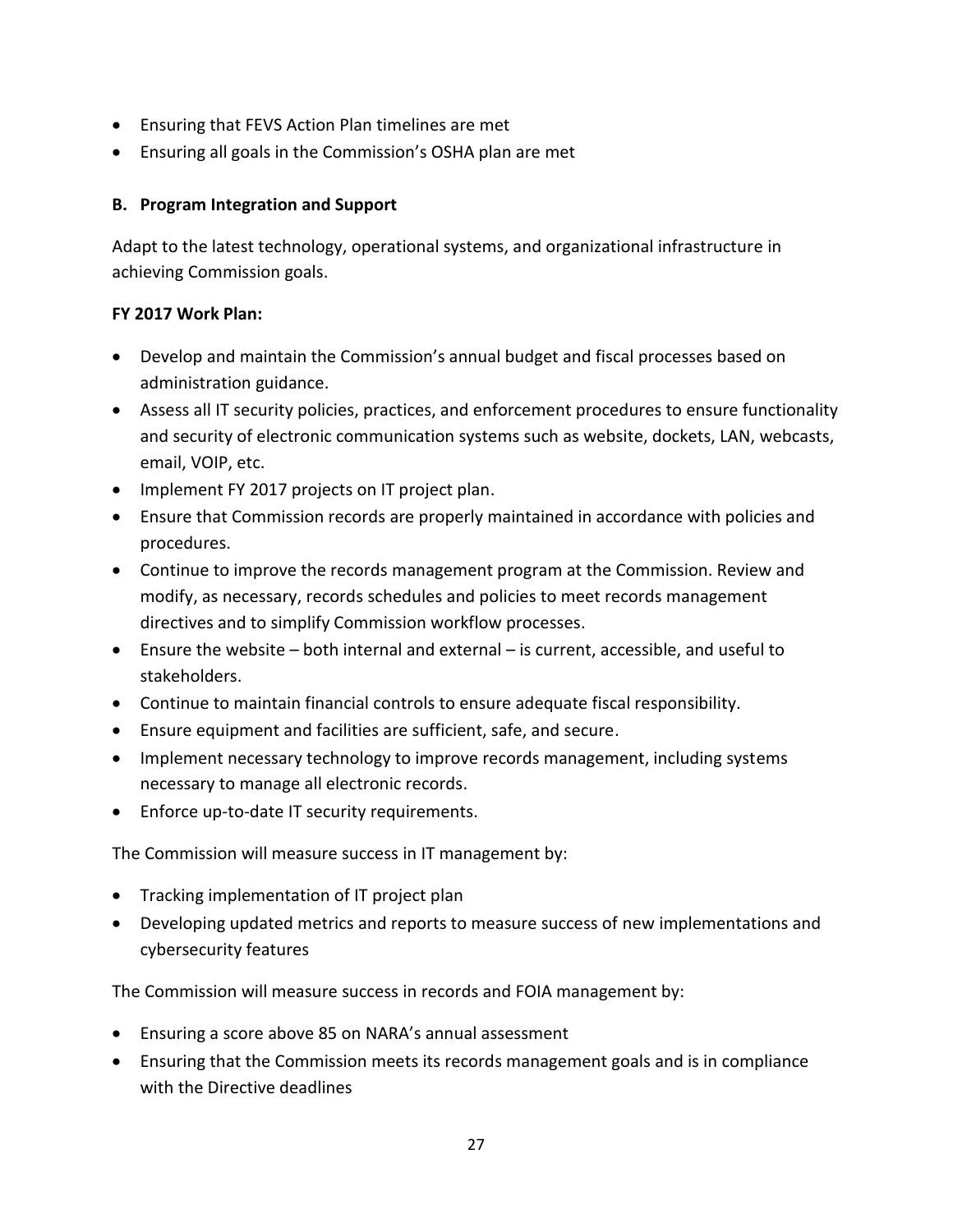- Ensuring that the Commission is "all green" on the annual FOIA assessment
- Ensuring that the Commission accurately and timely completes all required reports and FOIA requests

The Commission will measure success in improving financial management by:

- Decreasing the monthly variance of actual expenditures to the budgeted amount
- Maintaining the efficiency of resource utilization within the appropriated budget
- Tracking and implementing cost savings measures when identified, and providing the Secretary with a comprehensive list of cost savings/avoidance achieved

\* Note: A new Commission Strategic Plan, 2017-2022, is currently under development